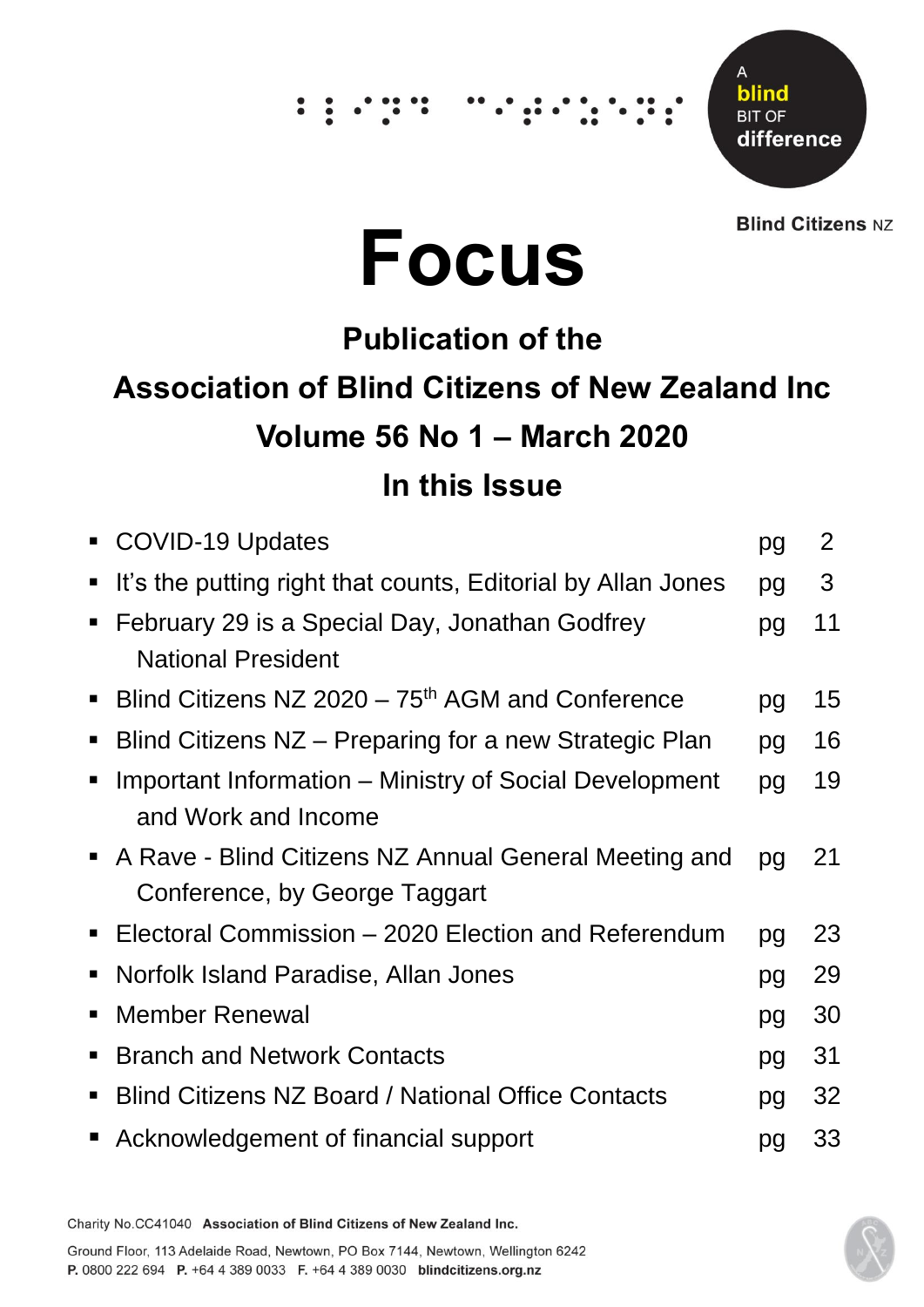#### **COVID-19 – How we are working differently**

Government announced its four-level COVID-19 Alert System early to mid-March. The reason we have the four-level Alert System is to slow the spread of COVID-19. The Alert System tells us what to do to protect ourselves, and others from COVID-19. We have been at Level 4 since 11:59pm Wednesday 25 March, and remain so, until further notice. This is the first time this has ever happened, and everyone is learning about what to do, and what not to do. This means we are doing so many things quite differently.

Blind Citizens NZ Board, Chief Executive, Branches and Networks continue to work and do as much as possible in this environment. For some, meeting by phone and zoom, and other virtual means is a new way of working and/or keeping in touch. For others, it is the norm, with the exception of course, that we are working and interacting this way because we must. It is for the time being, the way we keep in touch with each other, and / or do our work and carry out our roles. Phoning around members is happening, so do not be surprised to receive a call from someone from Blind Citizens NZ saying hi, and checking how things are for you.

The Board held its March meeting (Saturday 28 and Sunday 29) using Zoom. It was not the usual full two-days, but three hours each morning. A key focus of the meeting as you might imagine, was to consider the impact the pandemic is having on everyone. Additionally, potential implications for Blind Citizens NZ and the myriad of organisational and constitutional requirements there are. For the time being, plans remain in place for the Annual General Meeting and Conference, and the election of two Members-at-Large. Branches and Networks are encouraged to think about different ways of meeting – more so as a means of keeping some routine and these will of course present opportunities for people to stay in touch.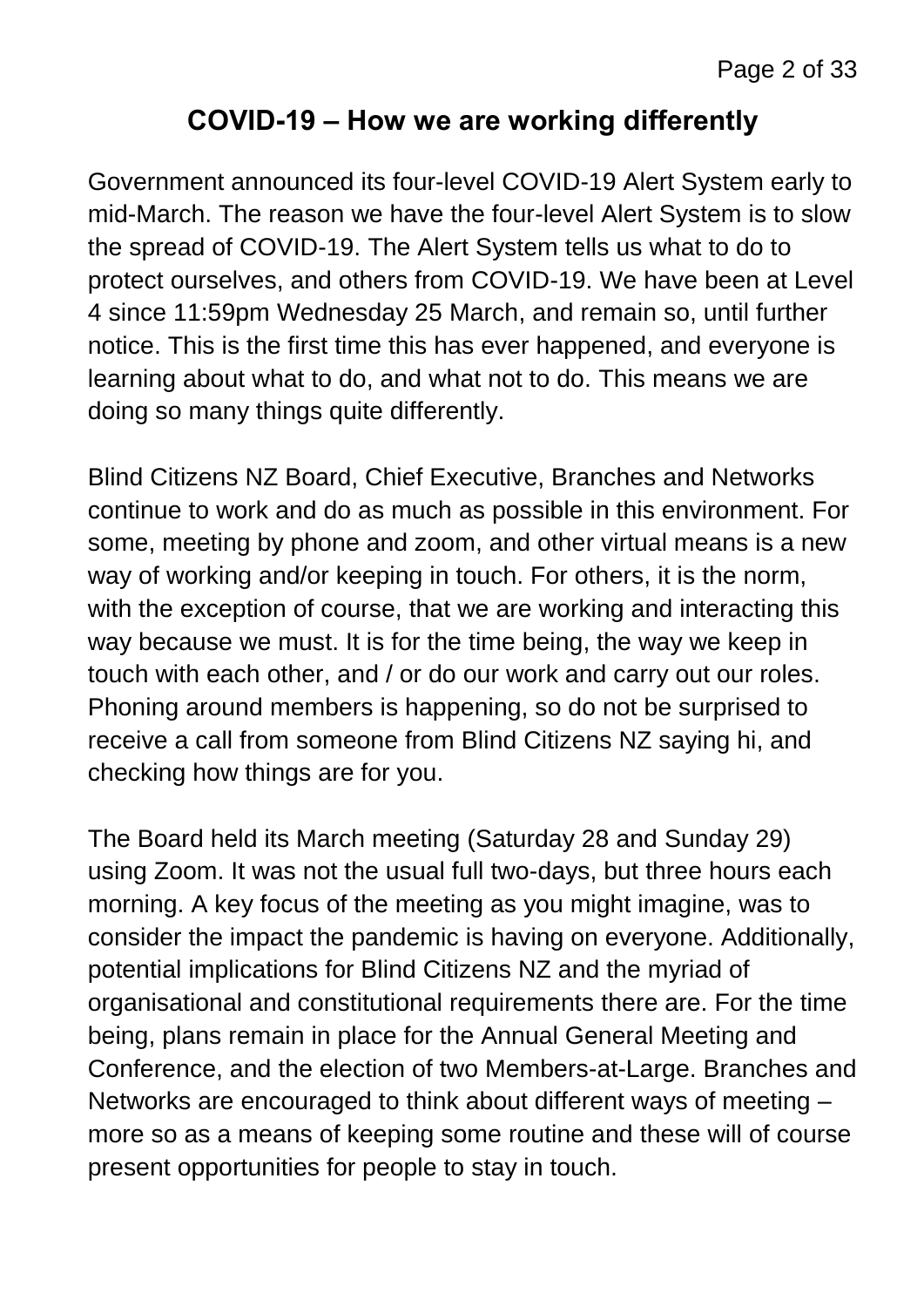The Board has set an extra-ordinary meeting during April to review organisational implications arising from COVID-19.

As we adapt to working in this environment, Blind Citizens NZ has been actively involved lobbying Government, and successfully achieving for Blind Low Vision NZ, recognition that the production of information for blind, deafblind, low vision and vision-impaired people, is an essential service. Organisationally, we are working with Government to ensure our population / community of people also get COVID-19 related information in the range of hard-copy options. Until recently, only those who can access official websites, social media, emails etc., have been fortunate enough to receive this information first-hand. While it has taken until week two of this pandemic situation, there is progress! Information in the range of blindness formats should be available, but this will depend on how timesensitive the information is.

Most importantly, the Board, staff, Focus Editor, Branches and Networks want you all to know you are in our thoughts. We are here to provide assistance if you are facing challenges or hardships of any kind during this Lockdown, and after. Please do make contact with the Chief Executive (or a Board Member), and we will do what we can to provide support. Contact details are at the back of this Focus issue. If you want to find out what your local Branch or Network is doing, you will find key contacts at the back of this Focus issue.

# **It's the Putting Right that Counts**

#### **Editorial, by Allan Jones**

I want to lead off this editorial with two iconic Pete Seeger lines – the first from "Where have all the flowers gone?" and the line "when will they ever learn". I would twist this around a bit and ask, "Will they ever learn". Then the second line is a biblical quote from the song "Turn, Turn, Turn", and the line "peace will come I swear it's not too late".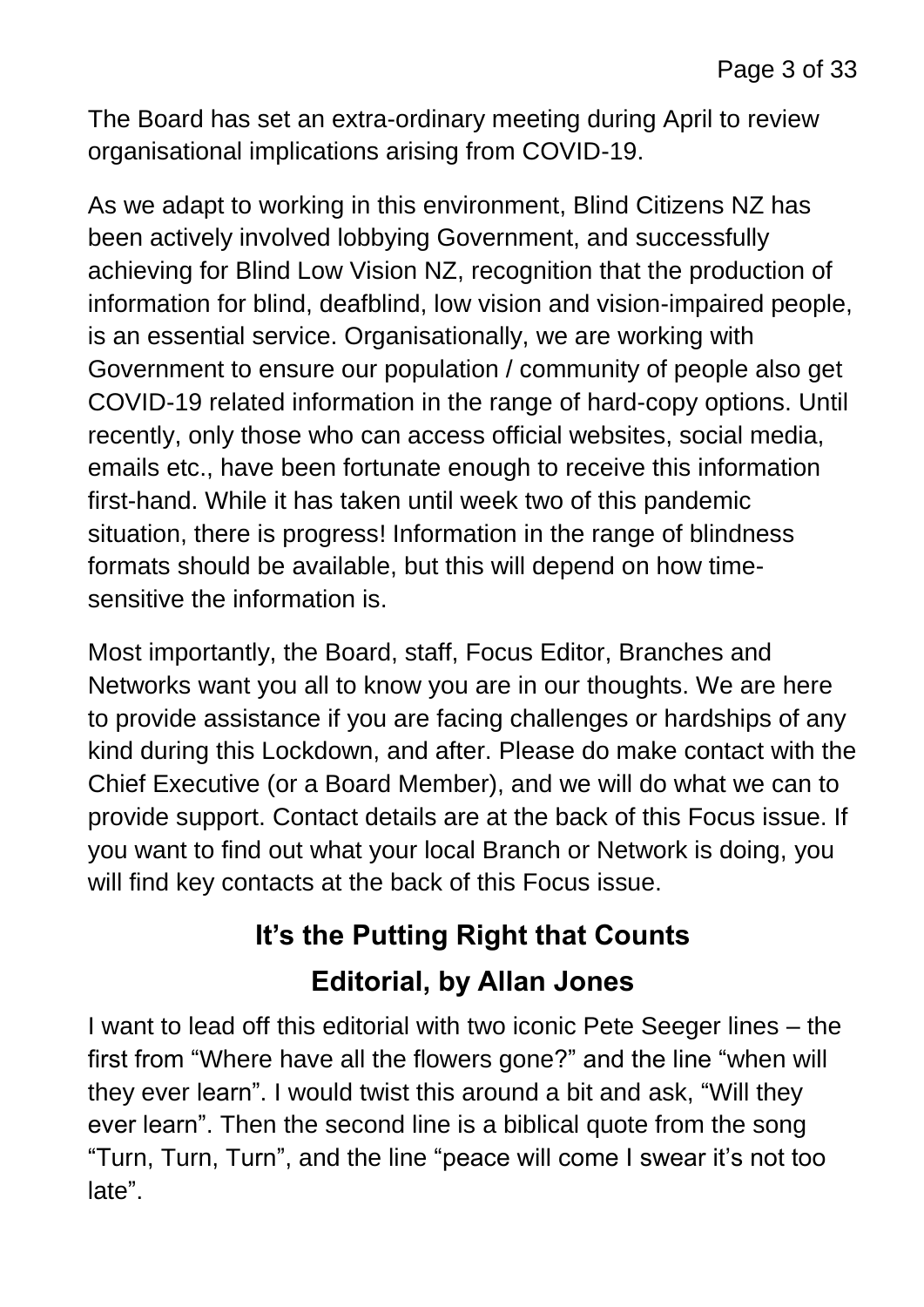I attach both these lines to the RNZFB Board's initial decision not to support someone from the blind community, to stand for President of the World Blind Union. As someone who has been a member of the blind community for a long time, I am appalled at the level of secrecy and lack of information surrounding the initial decision reached by the RNZFB Board. I am pleased to report the RNZFB Board at its 29 February 2020 meeting, reviewed and subsequently reversed its initial decision. You will read more about this from our National President a little further on.

In the meantime, I want to be clear that I don't expect the RNZFB Board to always make decisions that I will agree with. I do however, expect their decisions to be minuted and explained. I understand there may be matters of sensitivity that requires the RNZFB Board to go in to 'Committee' on this matter. That is no excuse though, for the lack of information about why, at least initially, it decided not to support someone from New Zealand, standing for President of World Blind Union. One of the key lessons I learnt from being a member of a Lions Club for 30 years, was that your colleagues and friends might have a different political view from me. However, both sides were prepared to be open and honest about where they stood. I suggest the RNZFB Board adopt the same approach. I believe it can be assured of earning "brownie points" for doing this.

I want to now turn to discussion about what is now called "small passenger carriers". Several weeks ago, there were many emails on Blind Citizens NZ's "blind-discuss" email list, where this topic featured. With the permission of two of the contributors, I am quoting from each of their emails. The topic I am highlighting is mostly about Uber. The Uber technical platform is reasonably accessible when using "blindness related speech software".

Here now, from Clive Lansink, is the first email about which I refer.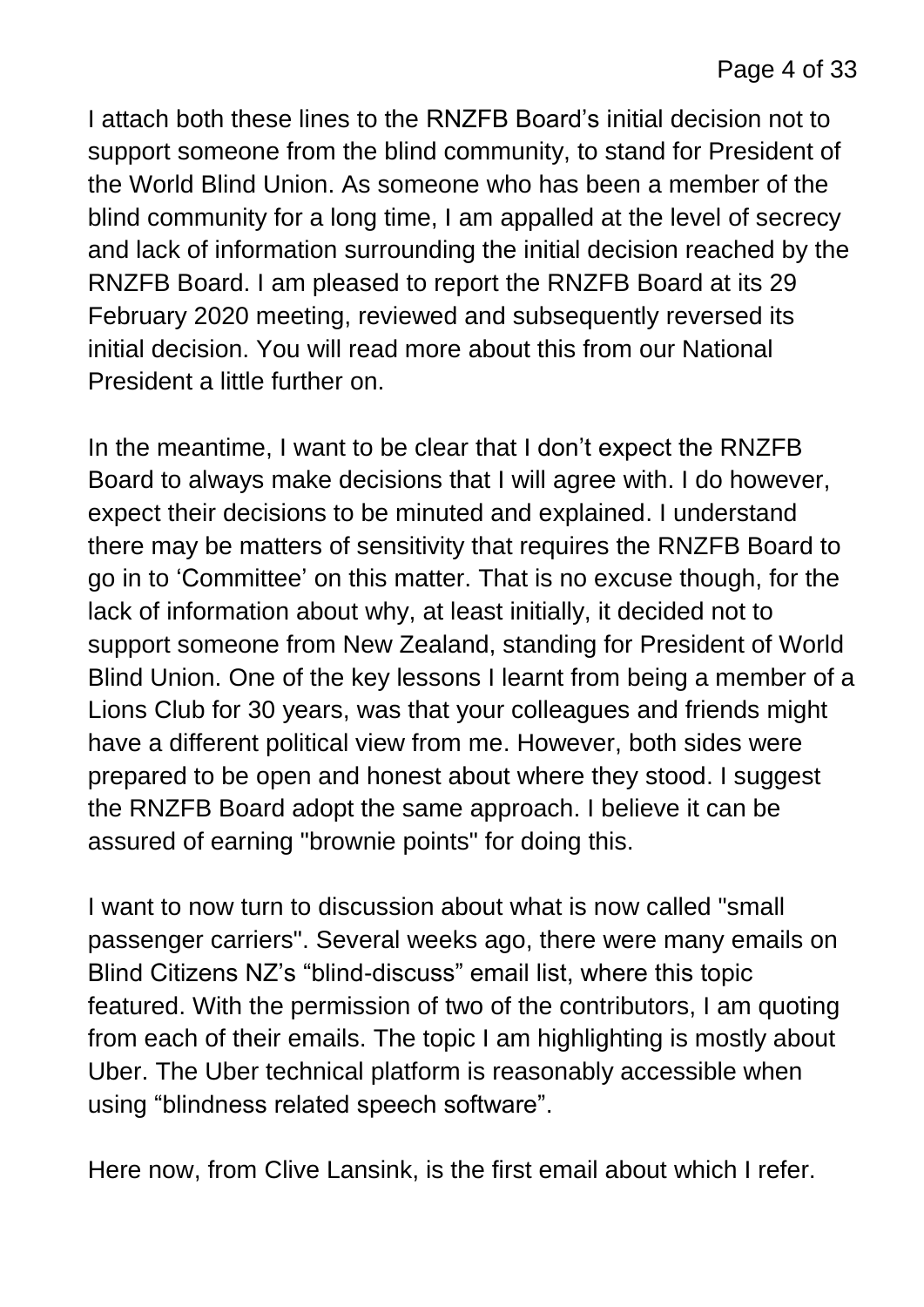"The comments on Uber are very interesting. The one point I would add is that the changes to small passenger transport legislation (by the way that means small vehicles, not small passengers) means that all such transport services are now treated the same way in law. I haven't looked at it in detail but I think even the word "taxi" may now have gone from the law so there is now no distinction between what we traditionally know as a taxi and the new-age services like Uber.

So what does this mean? Well first, I can see real problems on the horizon for traditional taxi services. We are already seeing increasing use of taxi apps and I suspect taxi services will switch more and more to being accessed this way. So some taxi services will start to question the economics of running call centres and drivers will question the cost of maintaining communications equipment in their cars. So over time it might get harder for people to phone for a taxi in the traditional way, and that will impact on those blind people who for whatever reason can't use a smartphone.

Secondly, as new taxi companies spring up, they won't inherit the traditions of the old established taxi companies. There is no longer a requirement for drivers to show area knowledge, and I suspect over time other traditional training requirements will also be lost. So we could see an increasing lack of knowledge about disability and the rights of guide dog users etc.

We're already seeing the evidence of declining service standards. Ten years ago, a driver would get out of the vehicle and knock on the door or something to attract your attention. Now they just wait. They may phone you, but sometimes they'll do nothing at all, and if you don't come out, they will often just drive away. Somehow this is now regarded as normal service, even though not long ago it would have been regarded as poor service. Also, we can see over time how the customer is expected more and more to find the vehicle when it turns up, rather than the driver being expected to find the customer.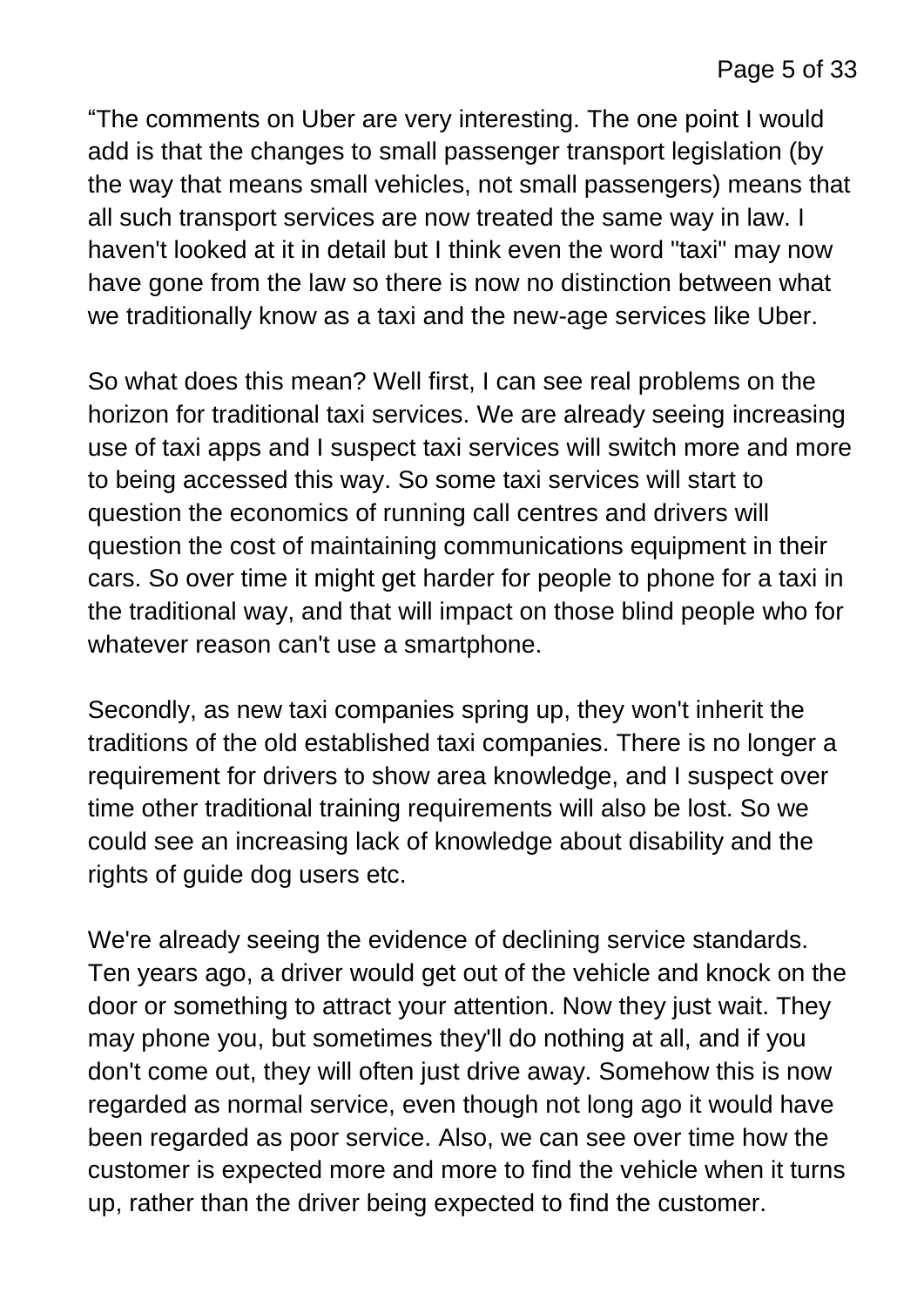Thirdly, drivers are more and more reluctant to provide even basic help to passengers. I haven't seen this yet with the traditional taxi companies I use, but I have heard from others that this is starting to happen, and more so with new age services like Uber. It's as if the new philosophy is I'm only here to drive the car - you the passenger do the rest, although some drivers probably will willingly offer a better standard of service than that.

A final point for now is that traditional taxi companies have usually done their best to get a vehicle to you at whatever time you ask for it, especially if they know who you are. But that is declining, and appbased services just don't bother at all because it's just driven by an algorithm with no human intervention.

I'm not sure about North America, but in New Zealand our Total Mobility taxi subsidy scheme might be part of the answer, in that for any transport service to come onto that scheme, they do need to meet contractual obligations including disability awareness and other service standards. So I think if Uber is to come onto that scheme, it will in fact be Uber Assist rather than Uber in general (Clive Lansink's contribution ends).

Now back to me (Allan Jones) – if Uber and other "rideshare companies" join the Total Mobility Scheme, I would expect an easier way to contact them. I am currently wrestling with being charged a cancellation fee. I am asking that this be refunded, as I couldn't phone the driver too let him know exactly where it was. I should add that if an Uber vehicle drives away, you will probably be charged \$10 for this "privilege".

Here now is the second email to which I referred – this is from Jonathan Godfrey, National President…

"Discussions about the use of taxis or small passenger vehicles as they are now known comes up on this list perhaps more often than anything else which shows how critical it is for our community.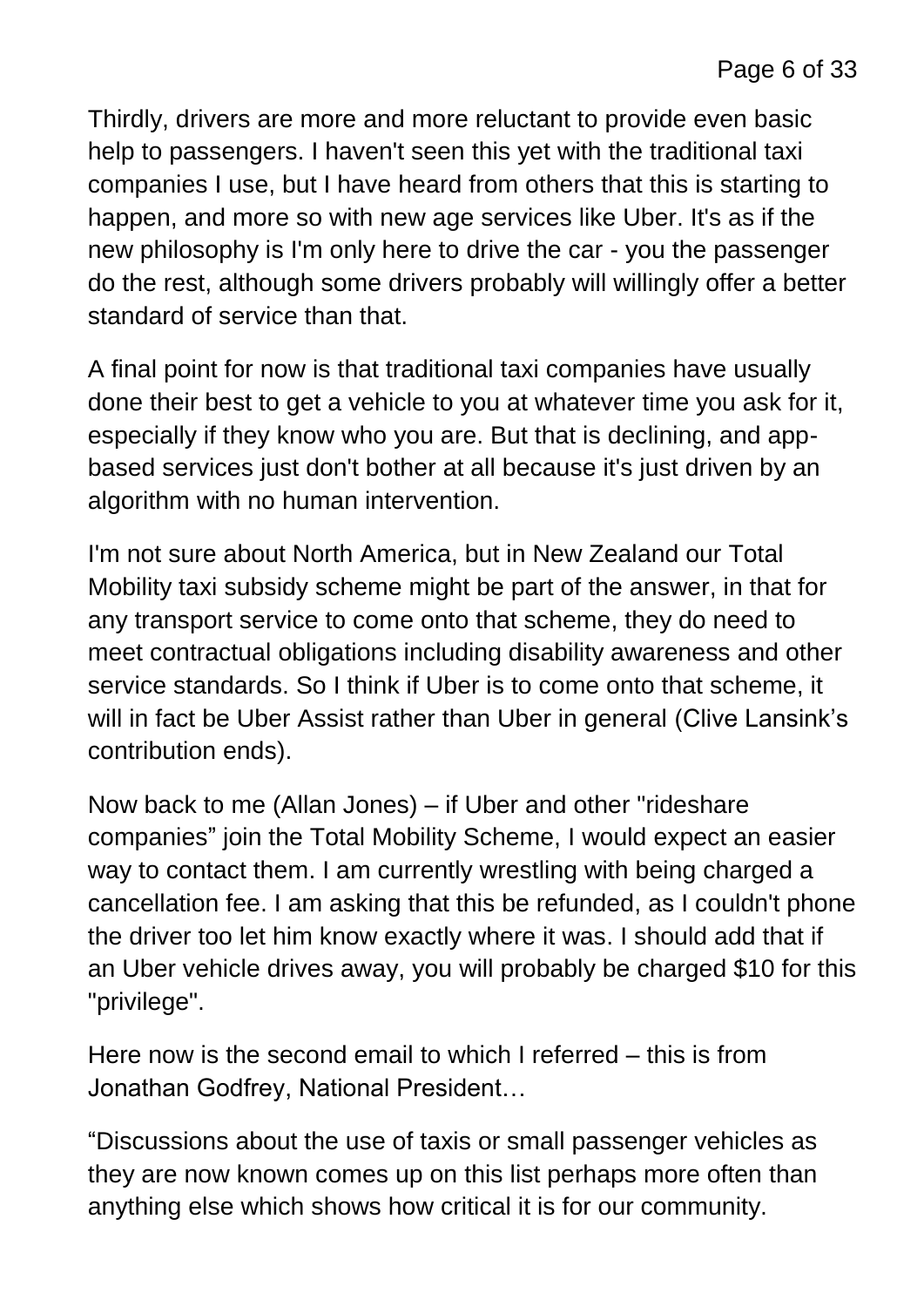I'm looking forward to the review of Total Mobility that is slated for the coming year. The massive inconsistency across NZ that exists is not limited to the amount of the subsidy although I believe it is now just the cap that differs since many regions have moved to a card system that no longer watches our number of trips.

I know that in Auckland, drivers are supposedly given disability awareness training. Well I've had good service from drivers without that training and poor service from some who have, so in my opinion, the training isn't all that important to me as a customer. It has affected which drivers have the capability to accept the TM cards, and that is a greater issue for me. There are several reasons, but it means that a driver who just doesn't want to deal with disabled people doesn't have to by not doing the training. I should point out that driver training is not a universal commitment by all regional councils as part of the scheme. Drivers in Palmerston North do not get disability training, except perhaps to be told they must accept all passengers except anyone who poses a threat to them or their property.

In Wellington, there are taxi companies who do not accept TM because they do not have any mobility vans in their fleet. I can see the logic of the regional council as it tries to get more mobility vans on the road, but it reduces the number of cars available to the rest of the disabled community consequently. I understand that the number of mobility vans is an issue practically everywhere, including Wellington so the council's thinking hasn't worked.

What I want to see is that the TM scheme is accepted by all small passenger vehicle services. I do not want to go along the rank at an airport and ask each driver if they accept TM; I do not want to have to wait for the non-TM cabs to clear out of a queue at an airport taking other passengers on their way until a TM cab comes along, and yes, I do think I should be able to find a cab at all hours of the day.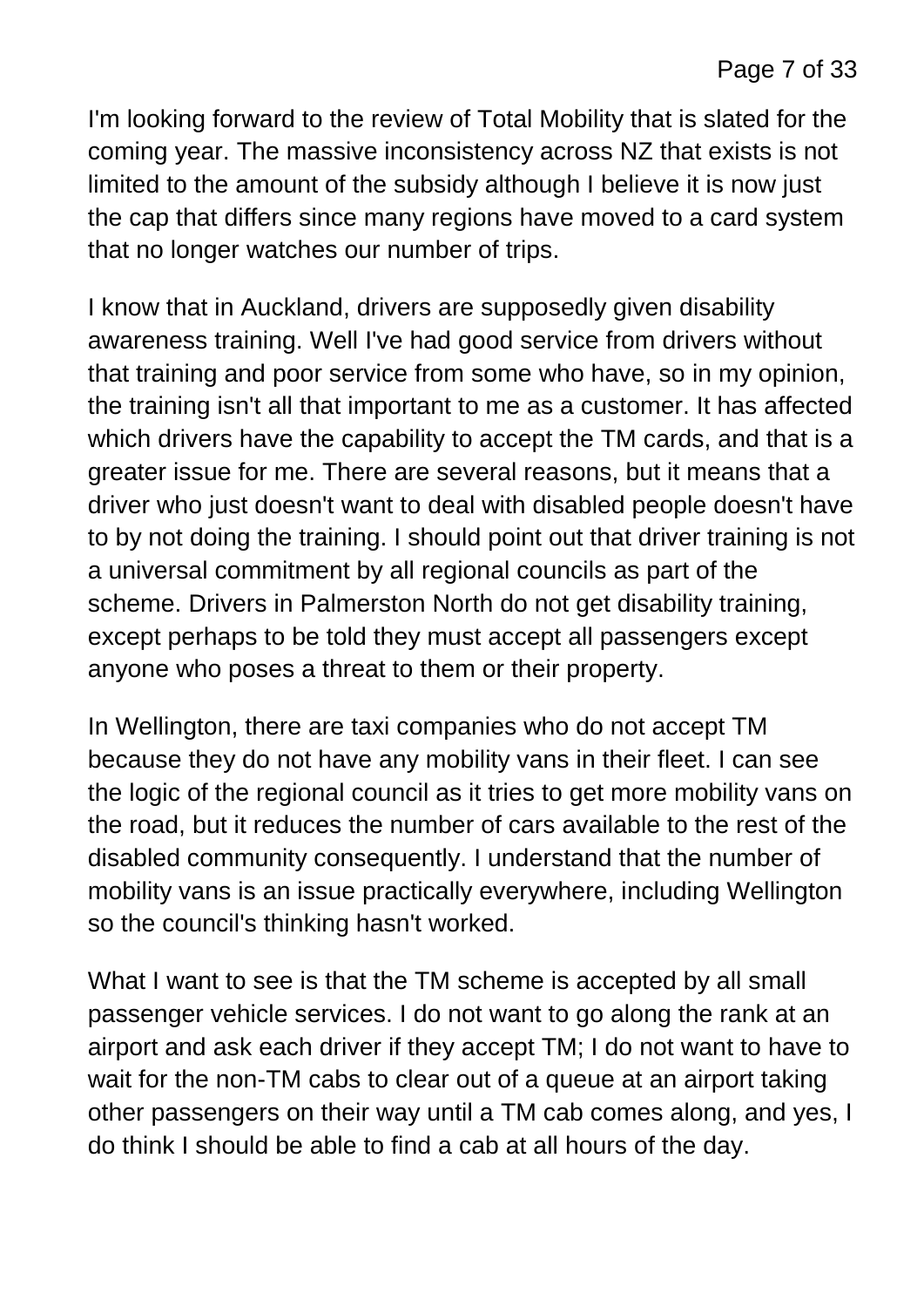I do know of some driver for hire services that accept TM, but the woman I have the most contact with runs her business as a booking based service.

I do agree that the traditional telephone based taxi service we were used to in the 20th century is going or has gone. The presence of Uber and the like has made an impact on the taxi industry with many of the most lucrative jobs no longer being available to the bigger taxi companies like AKL Coop or Wellington Combined. Drivers in Wellington have told me they are down by anything up to \$400 per week on what they pulled in five years ago.

From what I can tell though, the taxi companies are part of the problem. They argue that Uber and the like should be forced to operate like they must; in the end, they got the consistency they asked for, but on terms that favor Uber. The idea that a taxi offers a premium service as against the cut price Uber suggests to me that greater market distinction is needed. All too often though, I see taxi drivers behaving like a no frills driving service at which point they make Uber look attractive.

One final point about Uber in an international context. When I was in South Africa four years ago, my host suggested using Uber because it offered security and guaranteed that the person driving me would be a person of (albeit Uber's) quality. The ability to give feedback ratings (they do matter) on drivers gives me more confidence than the ability I currently have to offer feedback on most NZ operations.

There are some countries that have illegal taxis operating, including South Africa (January 2016) and Vietnam (April 2011) as part of organized crime operations targeting tourists. Extensive warnings from my hosts in both countries were heeded (Jonathan Godfrey's contribution ends).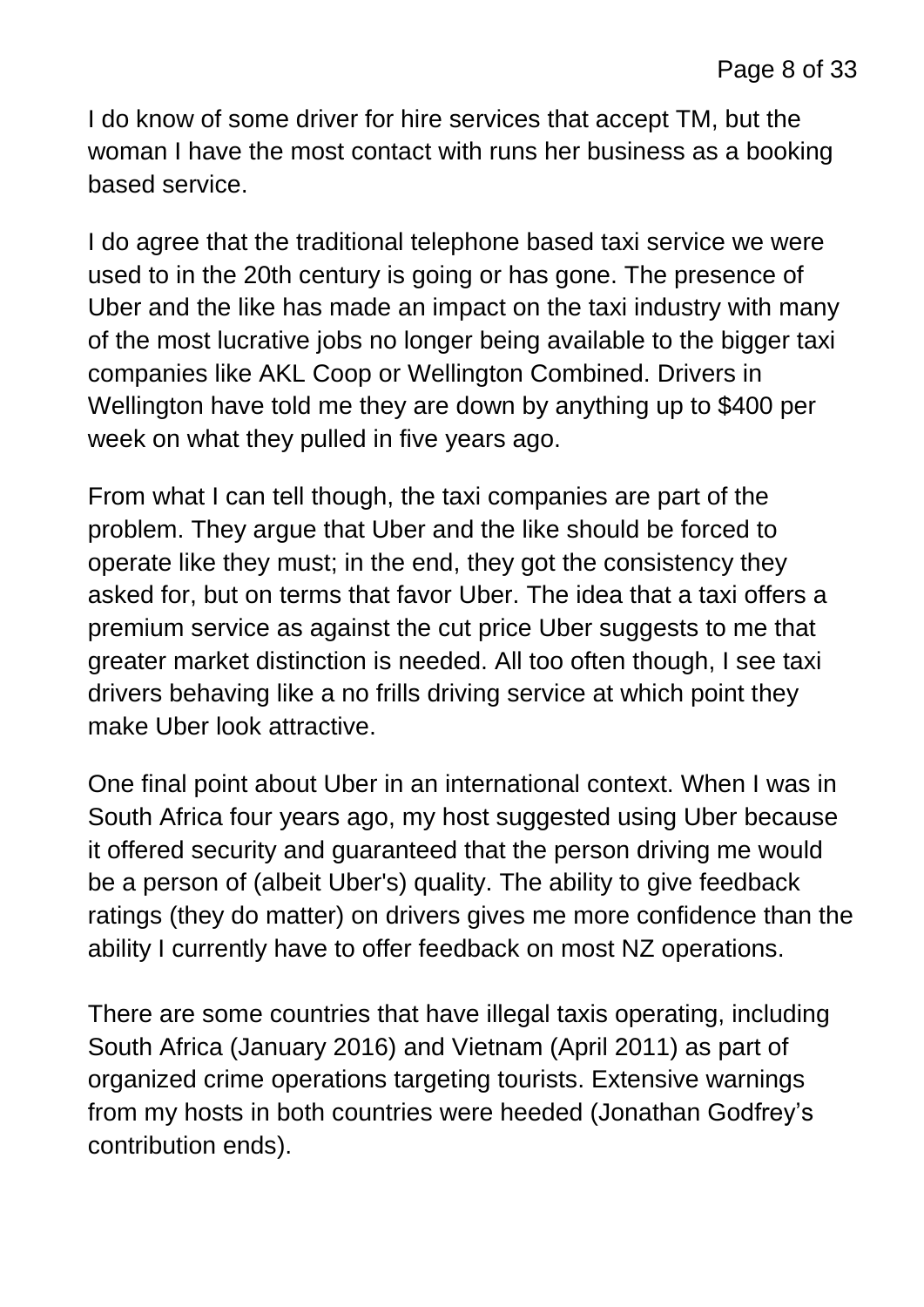From my perspective, one of the criticisms I hear about Uber and other new "ride sharing options", is the fee that the company charges drivers per trip. This appears to be a practice adopted from how traditional taxi companies operate. What they don't tell us is what their drivers have paid to the companies for their licenses. These licenses now can't be sold to anyone else. Drivers may have depended on this money for their retirement.

A lot of Uber drivers are part time – they can be retirees, students, housewives, and people needing to supplement their income. My dealings with Uber drivers has been in the main good. They are enthusiastic about their work and wanting to give good service. The fact that they know you can rate them does have a desirable outcome.

Three interesting points I gained from having coffee with an Uber driver before we went into Lockdown:

- **1** After four hours driving, they need to take a half hour break.
- **2** I thought "surge pricing" at lunch-time and mid-afternoon was due to customer demand. The person I spoke to suggested it was more about drivers going for lunch or having an afternoon rest.
- **3** My informant believed that overseas rulings has impacted Uber taking Guide Dogs.

Finally, here is the email content from a senior advisor at the Ministry of Transport. This reinforces advice we have had from Blind Citizens NZ, about its work with government and colleagues in the DPO Coalition.

The following information leaves me feeling optimistic about a positive outcome.

"In 2008, New Zealand ratified the United Nations Convention on the Rights of Persons with Disabilities.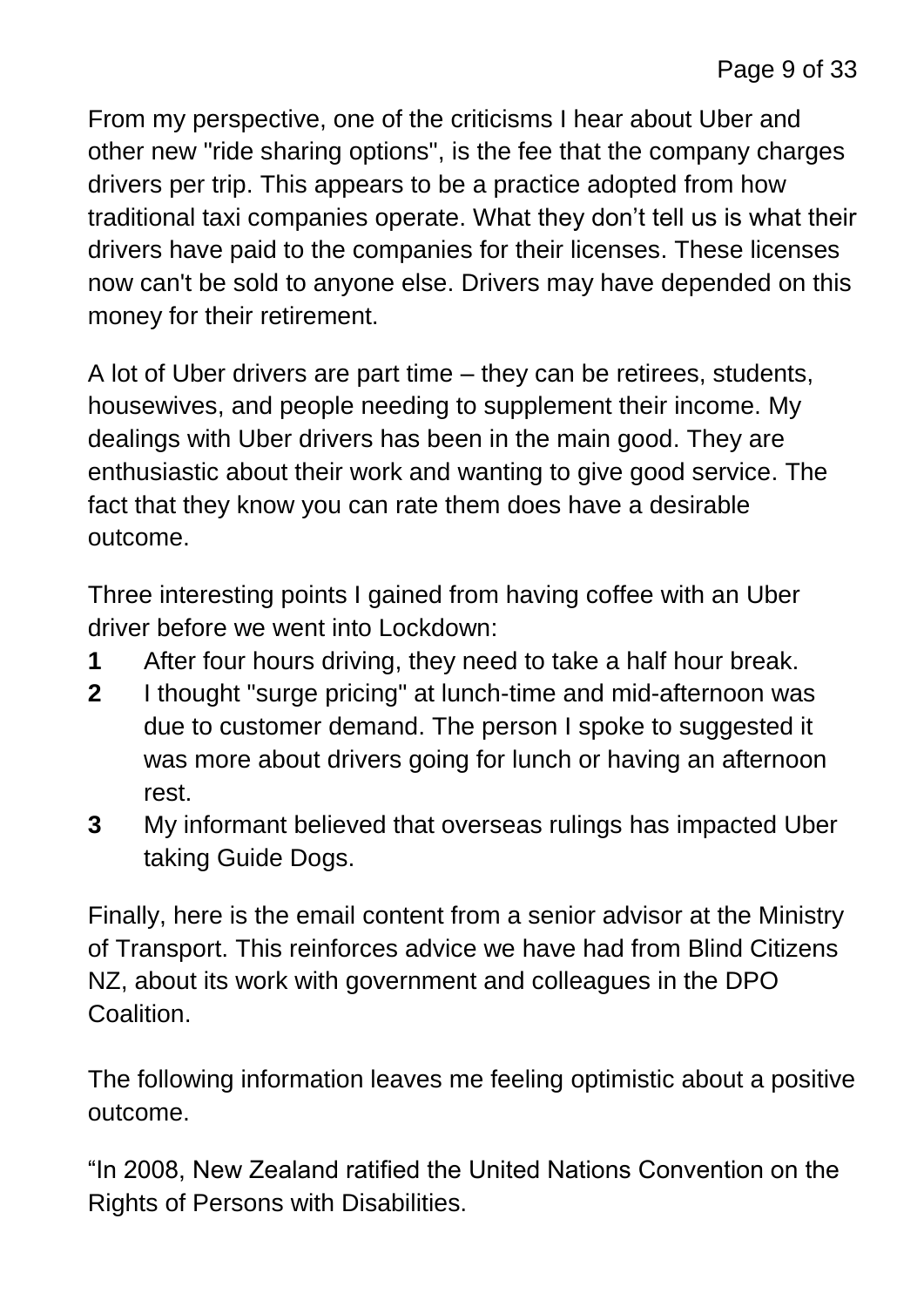Officials from the Ministry (and Waka Kotahi NZ Transport Agency) have been involved in recent workshops with members of the Disabled People's Organizations Coalition (DPO Coalition) to discuss transport-related actions for inclusion in the 2019-2023 Disability Action Plan. These actions aim to improve disabled people's access to, and experience of, the transport system and providing them with more choices and control of their journey.

One of the Ministry-led actions in the 2019-2023 Disability Action Plan is to undertake a strategic assessment of the provision of services for people with different transport needs. This assessment will include a review of the Total Mobility Scheme. This project is currently being scoped, with details to be determined in the first half of 2020."

Finally, in this editorial, I want to talk about two films. The first is the film "JoJo Rabbit", a film which I feel would work wonders with audio description. I have now been to the film twice - I went before Christmas and I was ill prepared and found it very difficult to get my head around. After hearing various reviews, and opinions, I got the gist of the story. I went again. I rate this as a tremendous movie even though there are some difficulties for many of us in the blind community. I don't want to spoil the story for readers who might want to attend this movie, but Adolf Hitler is the young boy's imaginary friend. One of the salient characters is a young Jewish girl who is being sheltered in the attic of the young boy's house. One other important bit of information is that about halfway through the movie the young boy discovers his mother's body after she was hung by the Nazis for assisting Jewish people. The first time around I was aware of how upset the young boy was, but had no idea why.

You will have no trouble understanding the breakup of the relationship with Hitler. What was helpful to me was a friend explaining the final scene in the movie. It is a very joyous one.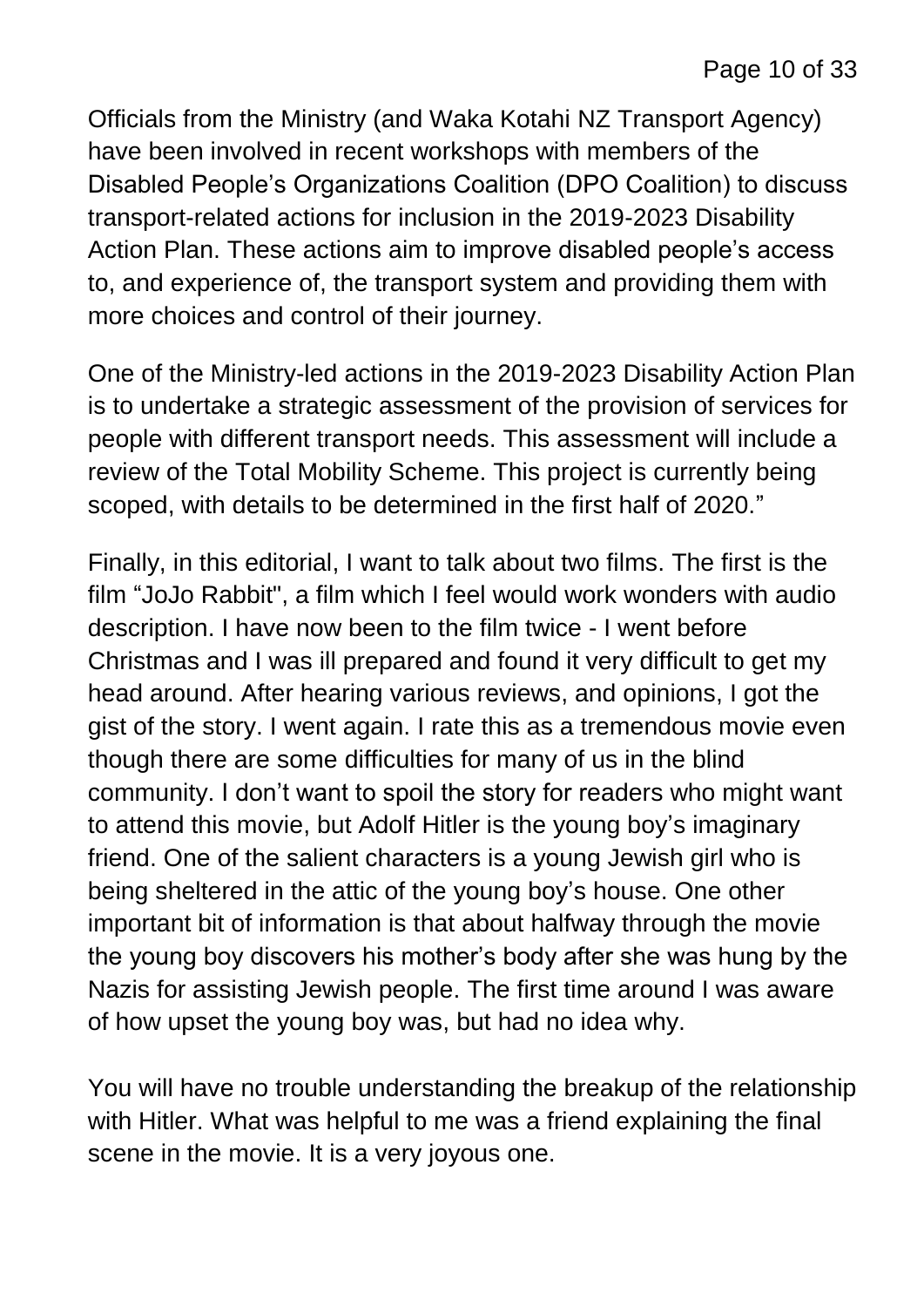The second movie I want to mention is the film "Bellbird". William Dart gave an excellent review of this film, which features several excellent NZ musicians, Nigel Gavin, Annie Whittle and Emma Paki. I missed this film when it came out, and look forward to seeing it on DVD.

My final quote is from a Gordon Lightfoot song "Sundown" and the line "sometimes I think it's a sin when I think that I'm winning when I'm losing again." I won't try to interpret this for readers, and instead, leave you to ponder…

**Note to readers:** The delayed distribution of our March Focus issue is due to adapting to COVID-19 Alert Levels 3 and 4.

# **February 29 is a Special Day From Jonathan Godfrey, National President**

This must be the fifth or sixth time I've started this column. I've struggled to work out how much to say or not to say about events since my last column in December; my original plan will have to wait for another day.

The impasse between Blind Citizens NZ and the Royal New Zealand Foundation of the Blind's (RNZFB) Board over the nomination of Martine Abel-Williamson for the role of World Blind Union President has consumed hours of my time, our Chief Executive's time, and that of the Blind Citizens NZ Board. On top of that time spent on behalf of Blind Citizens NZ, we need to add in the efforts undertaken by individuals in their own right, chief among them being Martine herself.

In my December column, I observed the efforts undertaken by Blind Citizens NZ to get the RNZFB Board to reconsider its position. They did, but the outcome was still not in support of nominating Martine. Members of Blind Citizens NZ then reacted to my column with questions, calls for action, and expressions of outrage, but nothing was forthcoming from the RNZFB Board.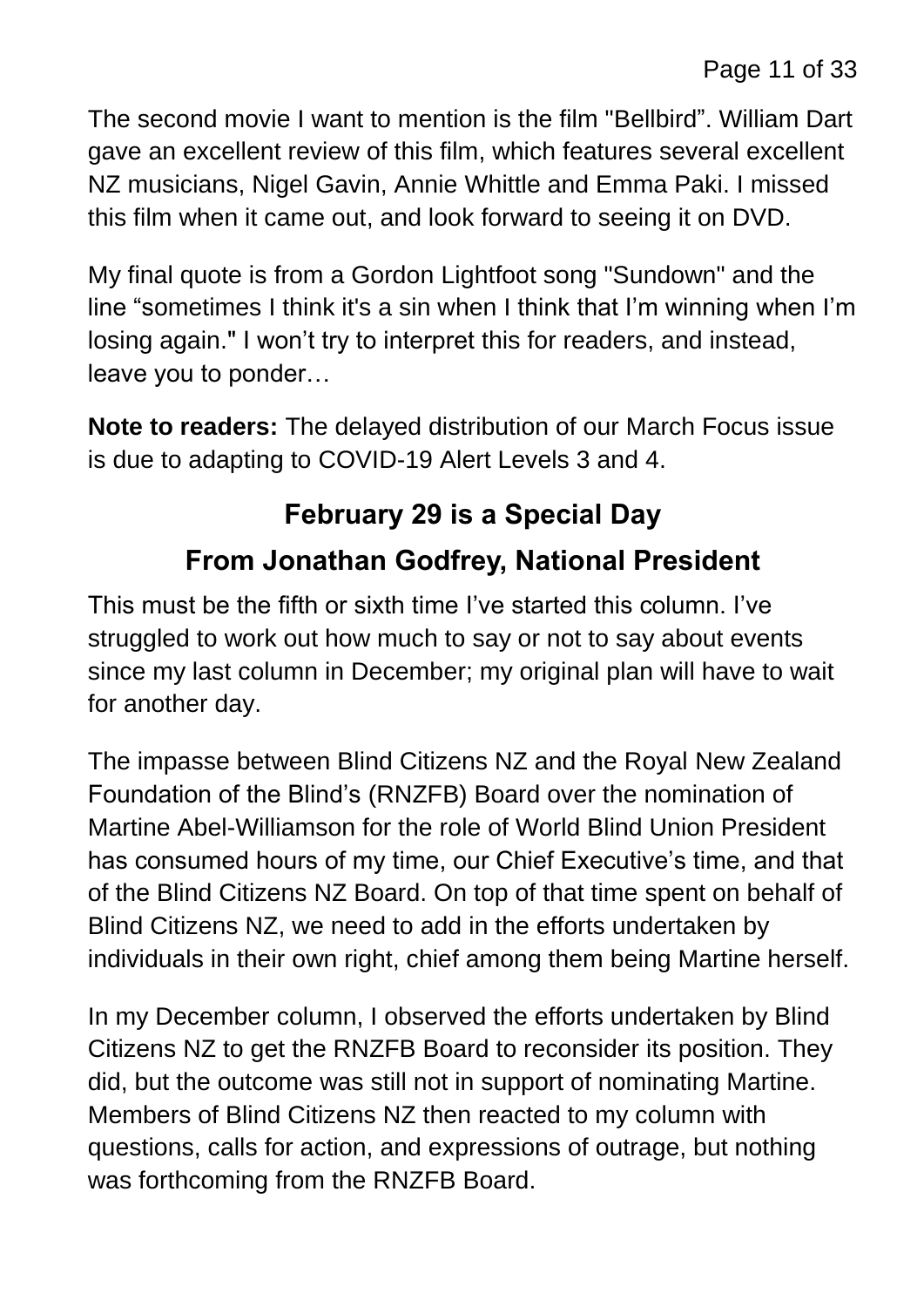There was no doubt in my mind back in December, that Blind Citizens NZ had two major issues to take up with the RNZFB Board about its deliberations. First, we were not told anything about the reasons for the lack of support expressed for Martine in 2019. Second, the lack of transparency itself and the poor choice of language used to communicate the outcome created yet more angst.

In my communications with the RNZFB Board Chairman, I explicitly asked if the statement I received was to become the public-facing description of their deliberations. The public statement suggested that no RNZFB director supported nominating Martine. In hindsight, I think that even the RNZFB Board must now realise that the way this was communicated to our community impugned the directors who may have supported Martine. At that point, the views of all directors as individuals became important to Blind Citizens NZ and to some of our more vocal members. A call for greater transparency had already been passed at our AGM and Conference back in October 2019, before any decisions about nominations were considered by either board. As part of the resolution, the importance of knowing what directors think on important issues was cited as a critical element of the democratic process that elects them to the RNZFB Board.

In January, one director came clean about his personal views. It certainly did not come as a surprise that Clive Lansink supported Martine's candidacy, but still the process of the RNZFB Board's deliberations were being questioned. The Blind Citizens NZ Board received letters from our members and two branches. The RNZFB Board then received letters from Blind Citizens NZ and from other organisations with members in the blind community. A petition was started that gathered hundreds of signatures, both online and by way of telephone. Mary Schnackenberg presented this petition to the RNZFB Board on 29 February.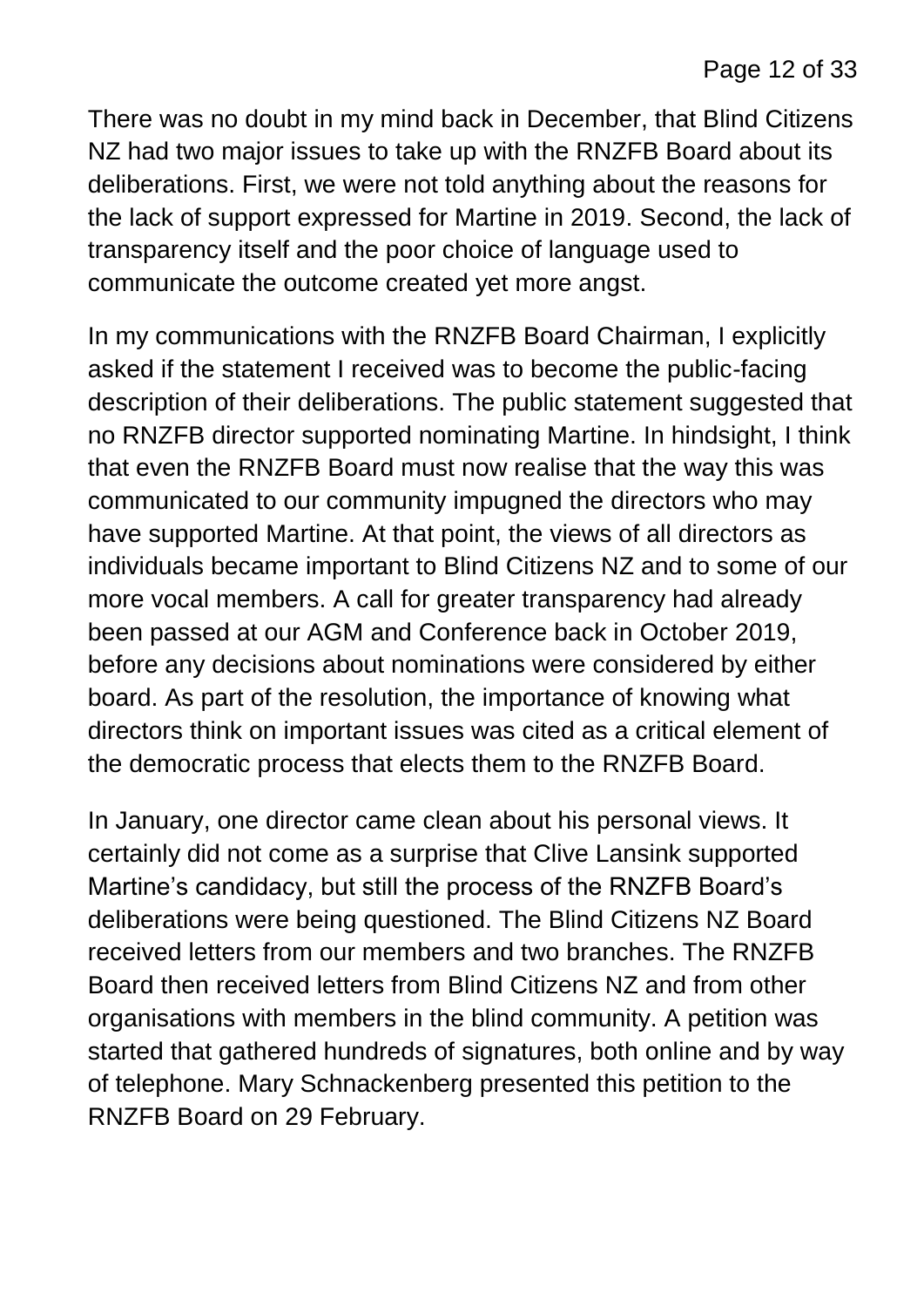In early February, the Blind Citizens NZ Board determined how to take up the issues with the RNZFB. The failure of the World Blind Union Forum (made up of three people from each of Blind Citizens NZ and the RNZFB) to properly deal with the nomination at the outset was one issue, and the other was the nomination itself and the associated negotiations about financial and other support. A meeting was possible, but only if we agreed to talk about the WBU Forum and nothing about the nomination. We agreed on the proviso that the matter of the nomination was not yet closed as far as we were concerned. That meeting was held in mid-February and cleared the air properly and highlighted the problem that led to a failure to follow the proper process for working out how a nomination would be considered. Both Blind Citizens NZ and the RNZFB personnel at this meeting agreed that the WBU Forum is supposed to have decided the process, but that it could not have forced the hand of either Board. I have to observe that the way the WBU Forum has worked over a long period of time is perhaps only possible if there is open dialogue between the two partner organisations involved. We do not currently have a way to get past a split vote. It is in fact the WBU Forum that must agree to nominate anyone from NZ to any role at the WBU, but while the WBU Forum is not functional, we must operate as two separate parties, and the door is therefore wide open for a stalemate.

Open and honest communication between Blind Citizens NZ and the RNZFB has been crucial in getting through this challenging period. The final decision I had to make on 20 February was whether to demand a time slot at the RNZFB Board meeting to be held on 29 February; we needed to know that all of our concerns were going to get a proper airing. We were also aware of course of the petition mentioned above, and other efforts to get the RNZFB Board to reconsider its support for Martine (yet again). In the end, and partly based on a verbal commitment from the RNZFB Chairman that all matters would be raised again in some fashion, I decided to write a letter to all RNZFB Directors instead of presenting in person.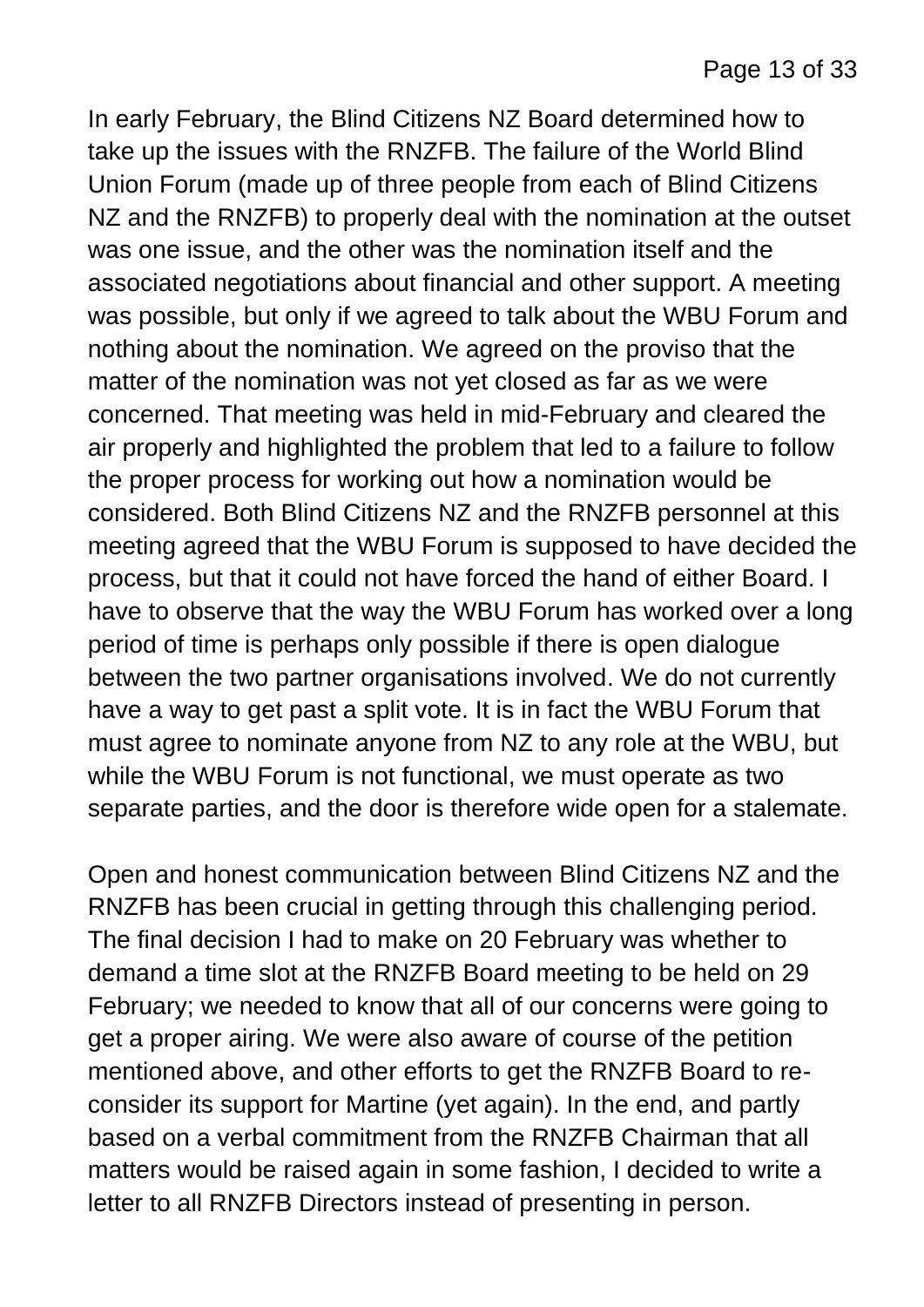The last paragraph of that communication says, "We also ask on behalf of our members, and the wider blind community, that each director be prepared and permitted to explain themselves in any public or private forum." I cannot tell you at the time of writing how that call has been addressed by the RNZFB Board, but the RNZFB Chairman did commit to providing a response to our letter following their meeting.

So, where are we at? Well, perhaps the events of the February 29 RNZFB Board meeting need some sharing. I did not attend, but from what I can gather from observers present (there were at least five present in person and others listening from home), directors held a discussion in open session with Martine and her lawyer present as a support person. They went in to 'Committee' to discuss the nomination further (without Martine present), and then announced their decision. That decision was reported as a 6-2 vote to support Martine for seeking to become the next World Blind Union President. I'm so very pleased for Martine, and for all the supporters who have kept faith that in the end, the RNZFB Board has changed its collective view.

Of course, it's not all over just yet. The rest of the world gets to choose between the candidates, and that means work for Martine and her supporters to make sure delegates from all over the world learn why she should get their vote. All I can say is that the world's blind people just need to know that Martine will fight as hard on their behalf as she has been forced to do for herself over the last five and a half months.

To anyone who may have misgivings about the leadership role New Zealand can have at the World Blind Union, I ask you to put your negativity to the side. I now call on everyone across our community to get in behind Martine and give her 100% support.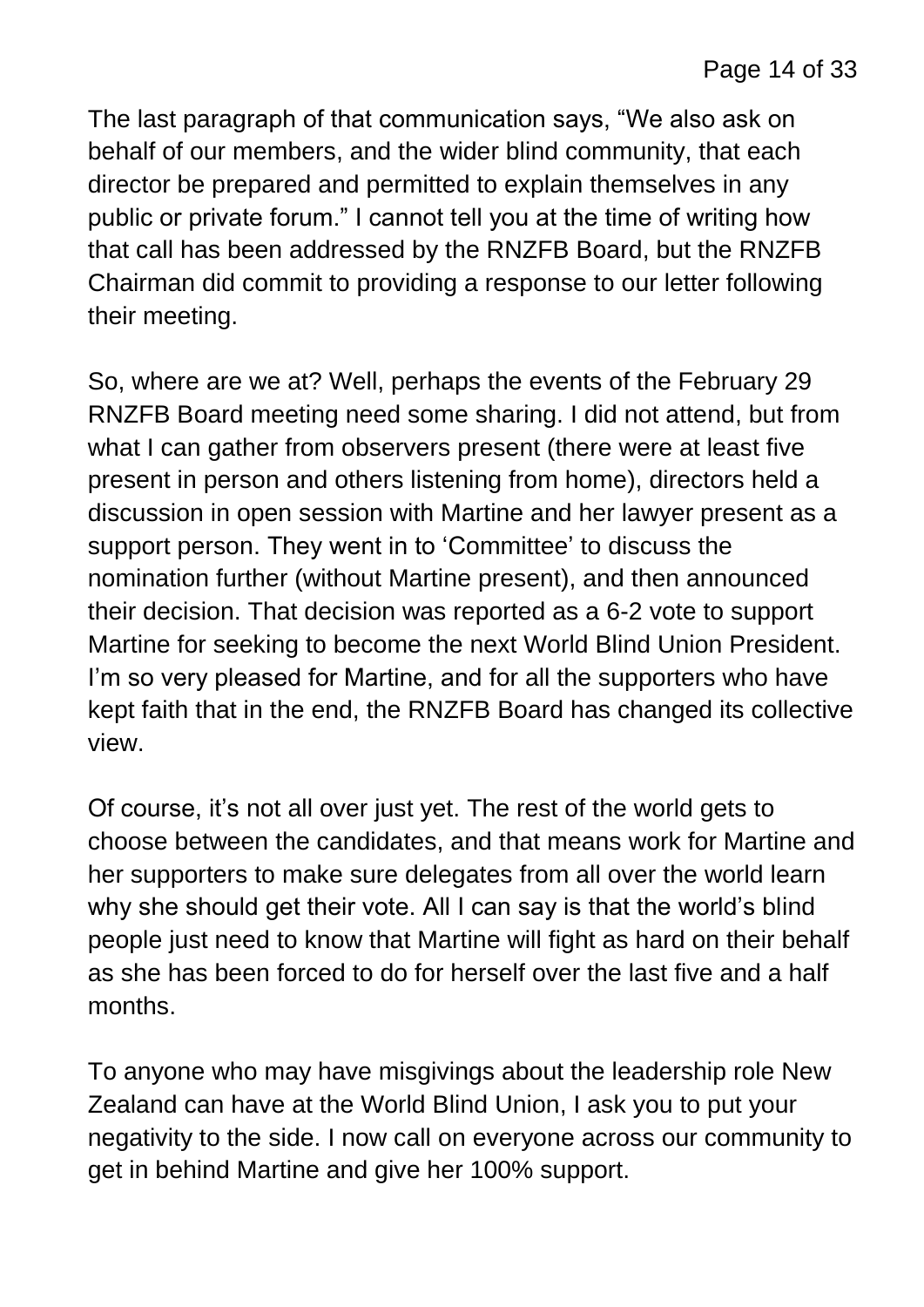I know some members will still want to know who the two directors voting against the nomination were, and perhaps I'm a little curious too. I find it quite distasteful that two individuals can hide behind a veil of secrecy. Surely, these individuals should be given a decent chance to explain themselves. Maybe they'll earn my respect for doing so. I know that if any member of the Blind Citizens NZ Board votes against a motion they are given a chance to have their name publicly recorded.

One day we'll find out how and why so many of us had to expend numerous hours as individuals, or as boards to get us finally to this point. For the time being, I hope you'll join me and many others as we celebrate the triumph of openness and fairness in 2020 over who knows what in 2019.

# **2020 – 75th Annual General Meeting and Conference Working Together**

Planning for this year's celebratory 75<sup>th</sup> AGM and Conference, "Working Together", is on track. We publicised in December the dates of Friday 9 to Sunday 11 October 2020 for you to join us all. We will be at the Sudima Hotel Christchurch Airport.

Details for all costs and a range of attendance options are on the registration form. For the time being, registration forms are available on our website, and can be mailed out on request. As always, there are options to suit individual needs. To support members who want to come and be part of the 75 year celebrations, and to avoid making a one-off large payment all at once, please feel free to take advantage of the opportunity to put a payment plan in place, to suit your budget. By making regular payments, your registration costs (which are about accommodation and meals), will be paid for before the AGM and Conference.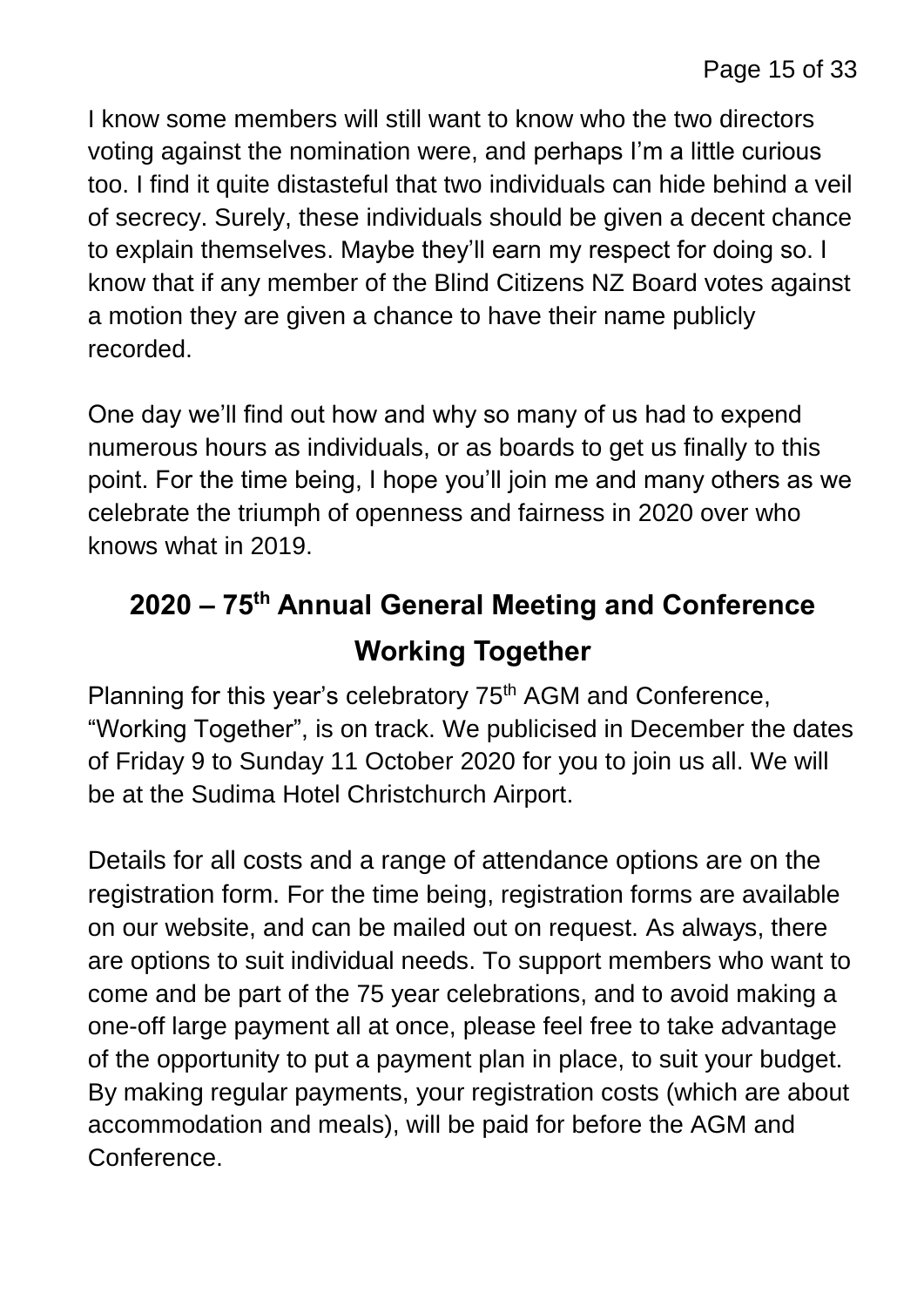#### **Blind Citizens NZ - Draft Strategic Plan 2021-2023**

The Board has begun work on a new organisational Strategic Plan 2021-2023. Members now have a further opportunity to provide input, share thoughts, and offer suggestions. The draft strategic plan is included in this Focus Issue.

As advised in December 2019, the Board's intention is to finalise the new organisational strategic plan as soon as practicable. While it will come to the 2020 Annual General Meeting and Conference, the Board's aim is to implement the new Strategic Plan once it is finalised.

Input from members is both welcome and encouraged – please send your thoughts and suggestions through to National Office by 9am, Friday 29 May 2020. These should be sent for the Chief Executive's attention to PO Box 7144, Newtown, Wellington 6242, or emailed to: [admin@abcnz.org.nz.](mailto:admin@abcnz.org.nz)

Here now is the Draft Strategic Plan 2021-2023…

#### **Purpose**

Blind Citizens NZ exists to give voice to the aspirations and lived experiences of blind, deafblind, low vision, and vision-impaired people living in New Zealand.

#### **Vision**

Every blind, deafblind, low vision, and vision-impaired person is choosing the life they live.

\*In the context of this document, the word "blind" encompasses all those who are blind, deafblind, low vision, or vision-impaired, or who use any other blindness term that describes them, who can identify with our goals.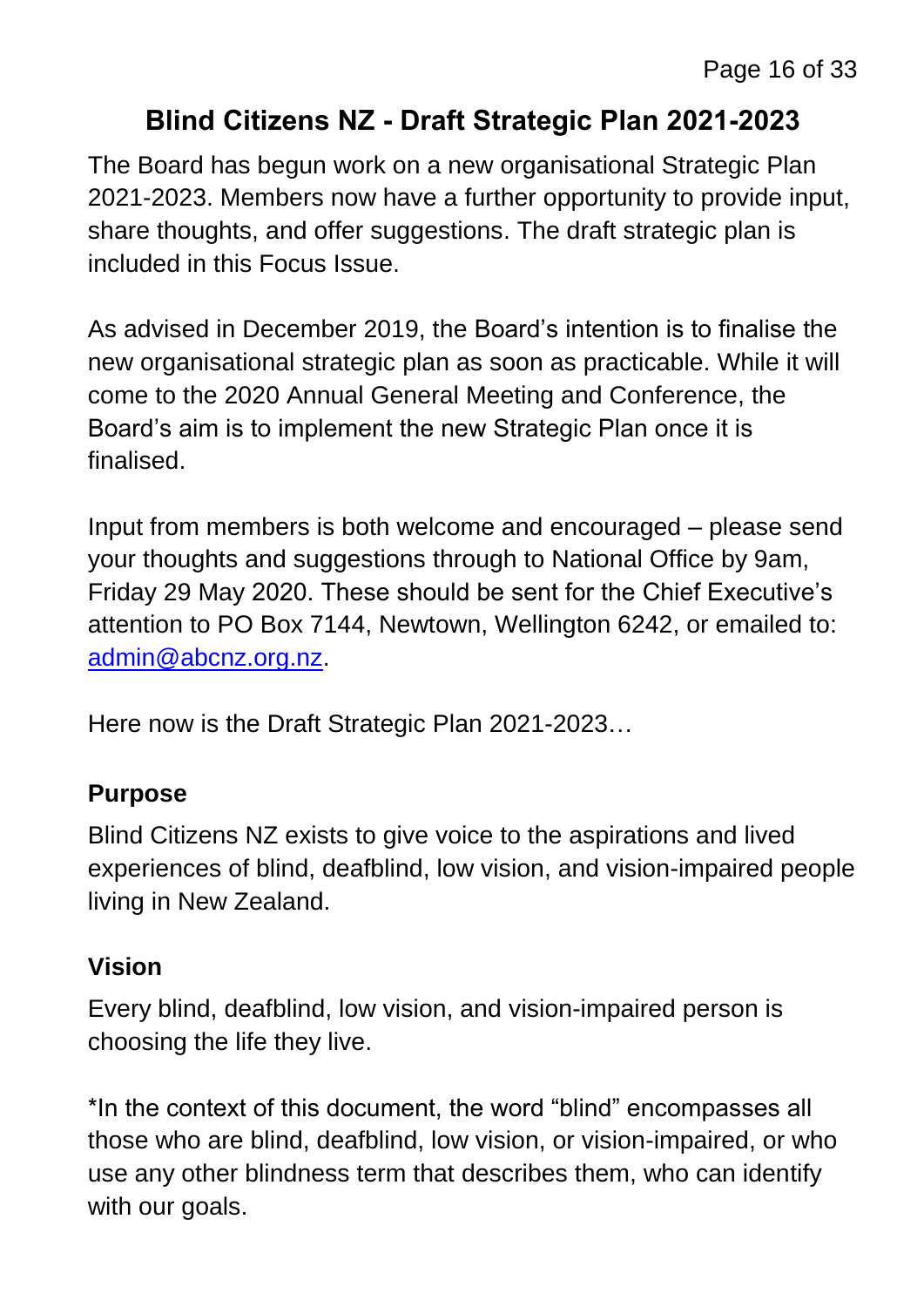#### **Values**

We value:

- **F** respect for the different ways each of us responds to the challenges of blindness;
- the shared learning and support received from the lived experiences of others;
- adherence to democratic principles that ensure our representations are broadly based;
- commitment to sustained effort in our advocacy;
- constructive, cooperative and mutually supportive relationships with other disability organisations;
- the principles and opportunities afforded by the United Nations Convention on the Rights of Persons with Disabilities and the New Zealand Disability Strategy;
- our history and the role we have played in the lives of blind people since 1945.

#### **Goal 1: Blind people live in an accessible, equitable and inclusive society.**

 We will advocate on the grounds of human rights and equity to those whose laws, regulations, operations, activities, attitudes or products create barriers to our full participation in society.

#### **Goal 2: The community's response to blindness is reflected in affirmative actions and attitudes.**

- We will create greater community awareness and education around the abilities and capabilities of blind people to participate fully in society;
- We will always portray blind people in a positive light.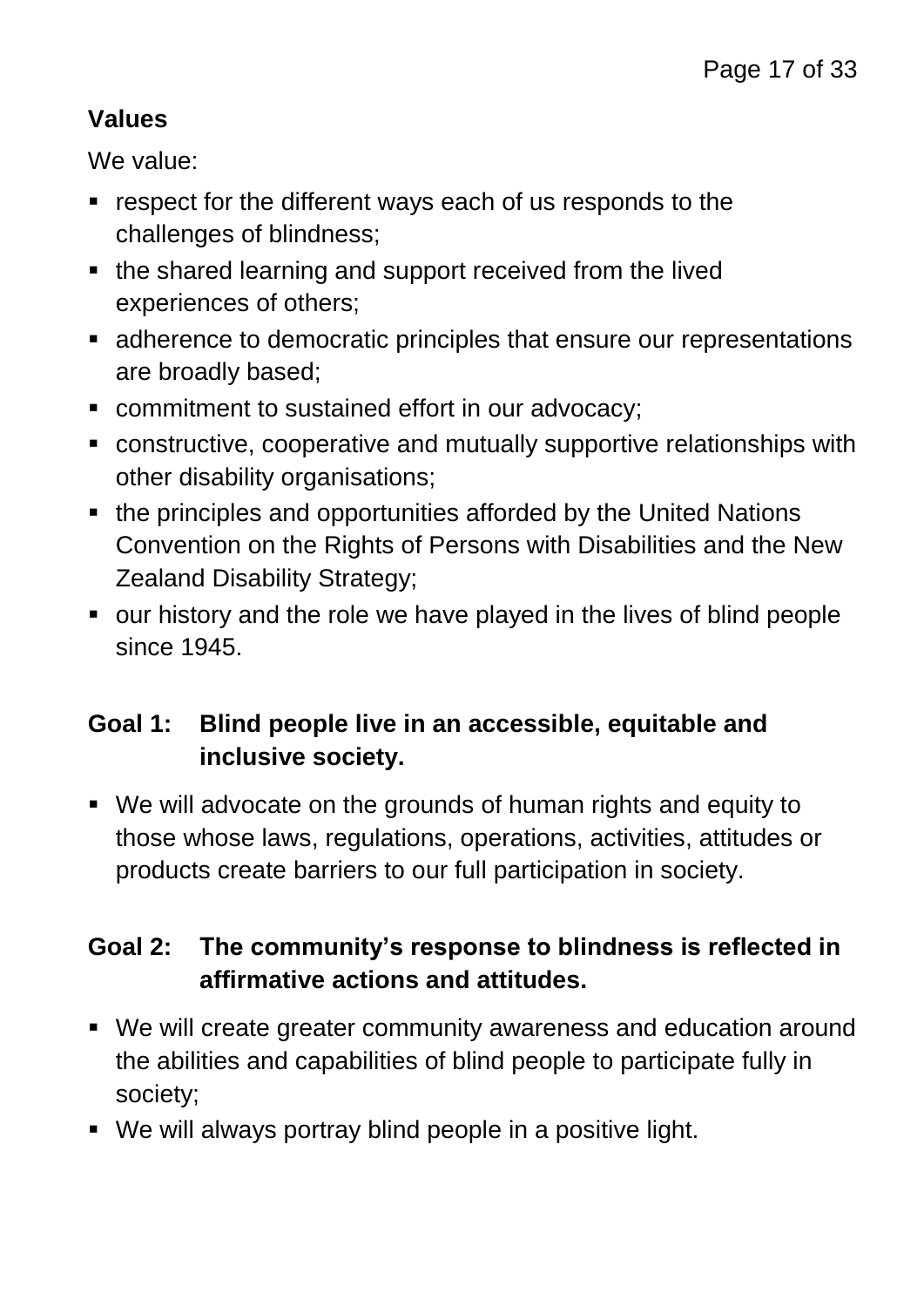#### **Goal 3: Blind people advocate on both a personal and systemic level.**

- We will provide and support advocacy training;
- We will demonstrate through collective action, how blind people can improve their life, and the lives of others.

#### **Goal 4: Blind people receive the services they need to approach everyday life with independence, confidence and dignity.**

- We will assess blindness and disability services to ensure they are meeting the needs and expectations of blind people;
- We will advocate for a better experience for blind people using publically available services;
- We will advocate for improvement in both quantity and quality of service where there is evidence of unmet need.

#### **Goal 5: Blind Citizens NZ is recognised for its leadership in the blind community, and as a leading Disabled People's Organisation.**

- We will work with Government and our disability sector partners to translate the rights conferred under the United Nations Convention on the Rights of Persons with Disabilities, the Disability Strategy and the Disability Action Plan into tangible and practical outcomes;
- We will actively support like-minded international organisations that advance the cause of blind people throughout the world.

#### **Goal 6: Blind Citizens NZ is a listening, receptive and responsive organisation that encourages people to belong.**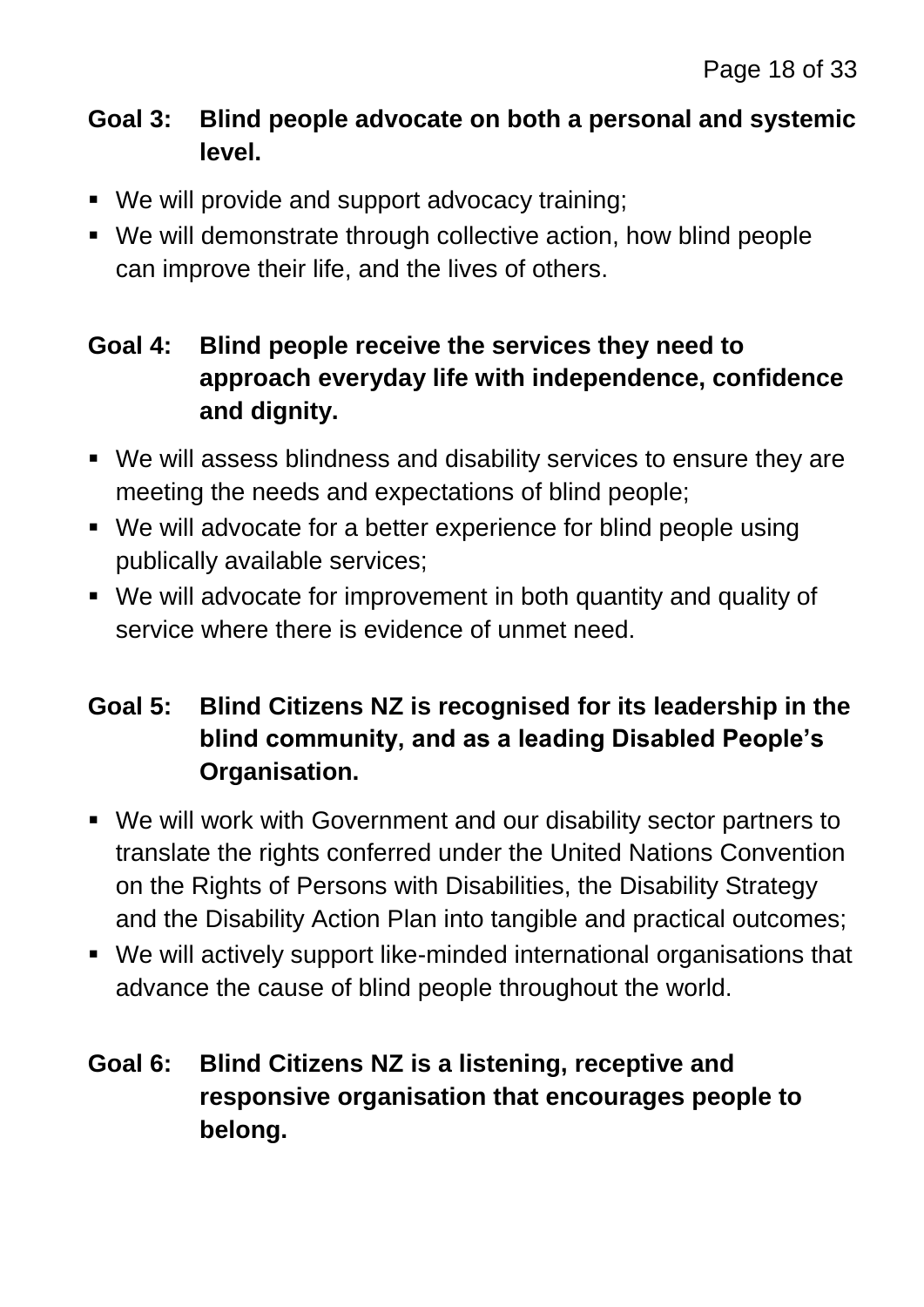- We will maintain a consistent flow of information to the blind community, and seek every opportunity to engage with them about the impact of blindness on their lives.
- We will promote and provide a safe and welcoming environment within our branches and networks for activities that encourage social interaction, peer support and the sharing of information and advice.

#### **Goal 7: Blind Citizens NZ is recognised for what it adds to the blind community and society.**

- We will actively promote the benefits of joining our organisation to the blind community;
- We will demonstrate that we are a dynamic and constructive Disabled People's Organisation worthy of everyone's support.

# **Important Information from the Ministry of Social Development and Work and Income**

#### **Benefit increases**

From 1 April 2020 all main benefits will increase by \$25 per week. For couples, the increase will be \$25 in total.

This increase to the after-tax rate will apply to:

- **Jobseeker Support**
- **Sole Parent Support**
- **Supported Living Payment**
- Young Parent Payment
- Youth Payment.

This is in addition to rate changes on 1 April. This increase in your benefit payment may affect some of your other payments such as Temporary Additional Support, Accommodation Supplement and Childcare Assistance.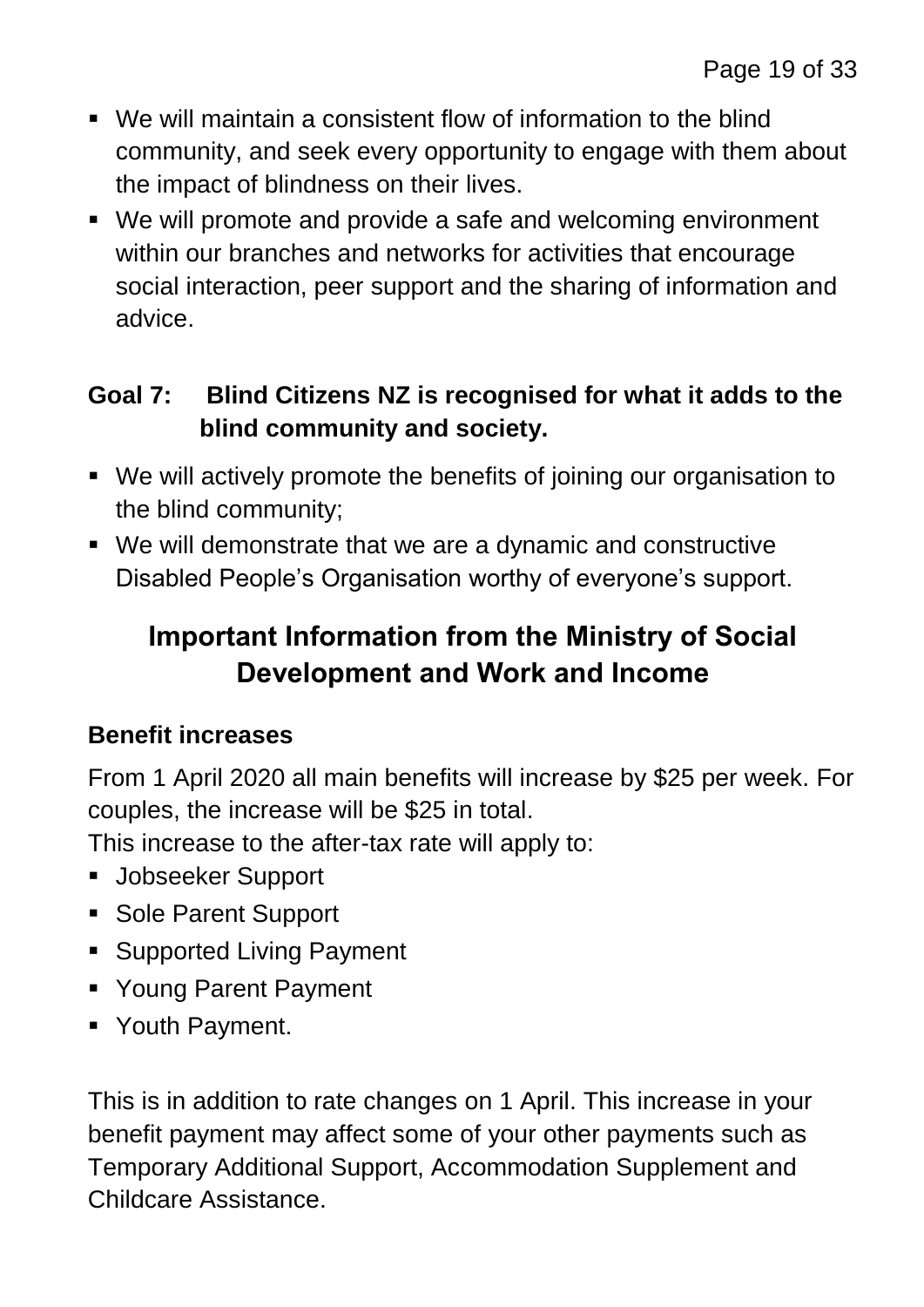The total amount you get from us will not be less than what you were getting before 1 April.

#### **Winter Energy Payment rates for 2020**

Payments will begin on 1 May 2020 and end on 1 October 2020

- Single people with no dependent children \$40.91 a week
- Couples, and people with dependent children \$63.64 a week

#### **Essential costs (Work and Income)**

For those who are struggling to meet urgent and essential family and whānau costs, there might be help available from Work and Income. Work and Income call centres are experiencing very high demand at the moment, so we recommend you check the website first <https://www.workandincome.govt.nz/eligibility/urgent-costs/index.html>

If you don't have access to the internet you can call **0800 559 009**, but please be patient. As you can imagine, many people are trying to call.

#### **Support through local Civil Defence Emergency Management Groups**

During these challenging times, some people in our communities may need extra help to access the things they need during self-isolation, like food and medicines.

For people who have an urgent need for essential supplies, and they don't have the means or transport to get it themselves, they can contact their local Civil Defence and Emergency Group (CDEM) for help.

The service operates 7 days a week from 7am to 7pm. Visit [https://www.civildefence.govt.nz](https://www.civildefence.govt.nz/) for information for regional contacts.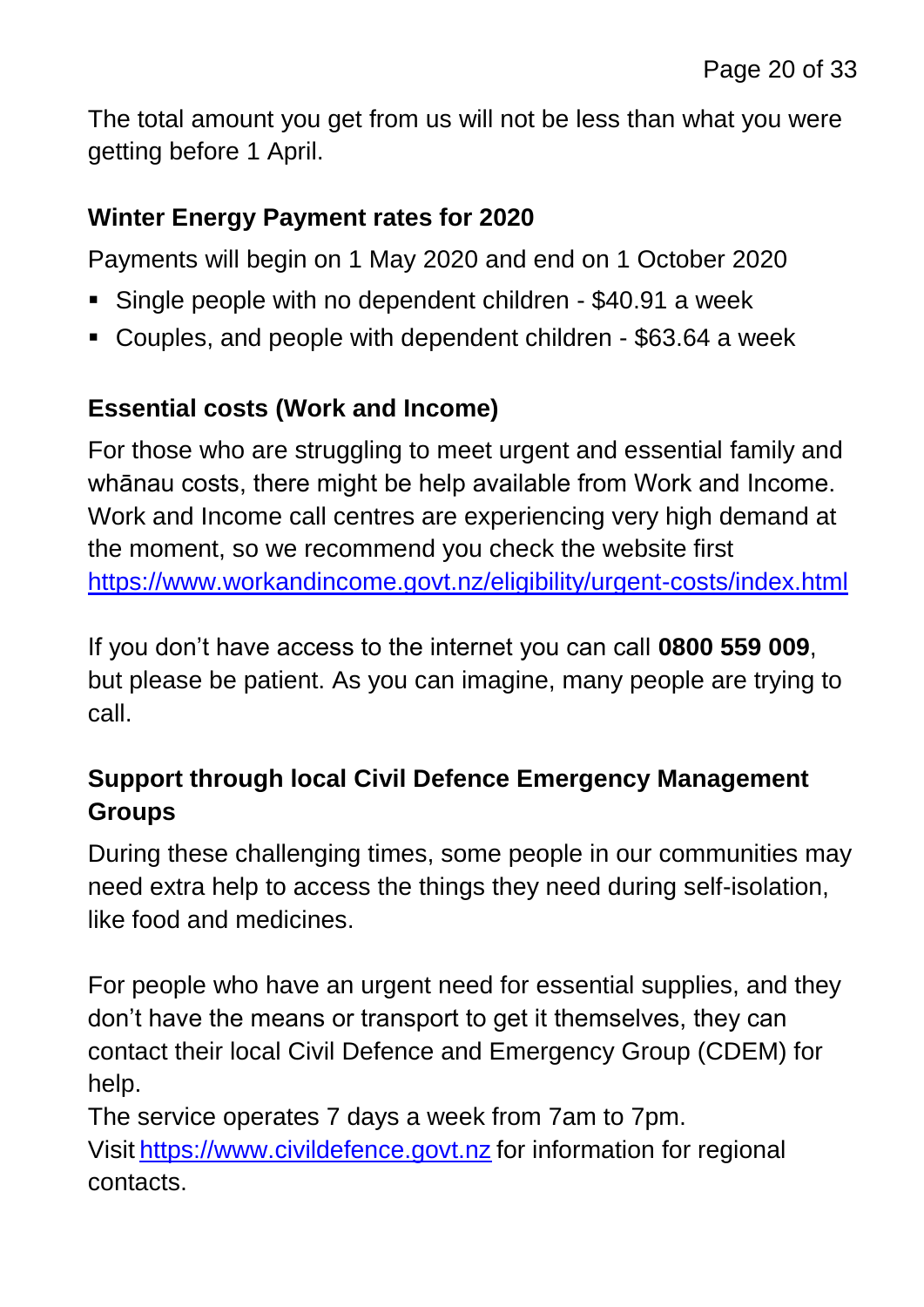#### **Default expiry on payment cards extended**

From Sunday 29 March, we extended the default expiry for hardship granted on payment cards. Clients will now have seven days, instead of three, before their payment expires. This will give clients more time to get the essentials they need, such as from their pharmacy or supermarket.

Good news - this will happen automatically, you won't need to do anything.

#### **Information that applies during COVID-19 Alert Level 4**

- $\blacksquare$  Please don't worry you'll continue to be paid your regular benefit payments.
- MSD has done a bunch of things to make it easier for now.
- **If you're already getting Jobseeker Support, Sole Parent Support or** Supported Living Payment, you don't need to provide another medical certificate (for renewals/extensions).
- **If you're already getting Disability Allowance and Child Disability** Allowance you don't need to do anything - they will continue to be paid.
- For now there will be no annual reviews, including confirming your circumstances, annual circumstances, social housing reviews or life certificates.
- **Special benefits won't expire.**

**'**

Any new obligations failures will be put off.

# **Blind Citizens NZ Annual General Meeting and Conference**

#### **A Rave, by George Taggart**

About July I get word the conference is on in Auckland and I have the date and time. This will be my ninth conference and as I have enjoyed every one I start to look forward to the 2019 conference.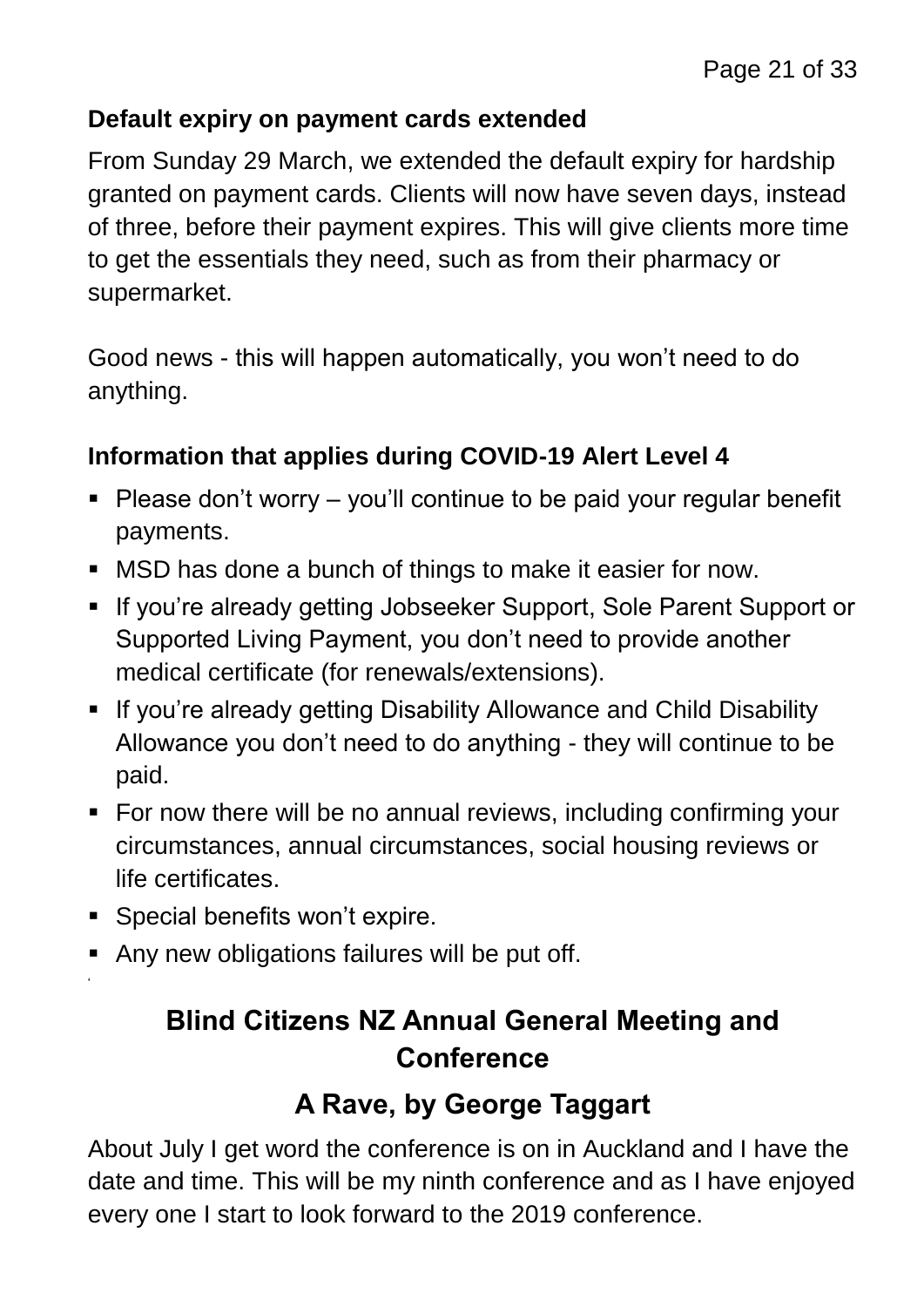I know that later I will receive the programme and there will be lots of reading to do, but right now I have some forms to fill in with details of my requirements for accommodation and meal preferences. I usually have a room to myself as if the event is held outside of Wellington Mary [my very significant other] and I try to stretch out the weekend with a little side trip. Of course there is also the challenge of looking for the best airfares I suppose that part is living up to my Scottish reputation, although I would strenuously deny that we Scots are tight.

Lets jump forward a few months with lots of reading and thinking and I am ready to depart, this will be my second flight with Guss my beautiful and clever guide dog, so I am just a little nervous as it has been two years since Guss as my brand new dog travelled on a plane. However no worries. Air New Zealand staff as usual were wonderful both on the ground and in the air. The hotel courtesy van was waiting for me, and as I had been to the Naumi Hotel before I had a rough idea of the layout, [I explain to sighted people that I have eyes in the back of my memory]. I still find it a wonderful experience being at a gathering of blind people as I literally bump into people I have not met up with for at least a year.

Let the business begin! Well no, I am sure that others have already gone through the remits and the wonderful and sometimes inspirational speakers that we listened to. I would like to relate my experience of meeting and sharing our journey as blind people in a world that at times makes our journey challenging to say the least. I met some young ones struggling to find and hold down a job. I met fellow guide dog handlers all of us in love with our faithful friends. I met a wonderful academic who has written a very informative book on the history of the Association that I found fascinating, and gave me an insight into the struggle to get free of, however well intentioned, patronising behaviour.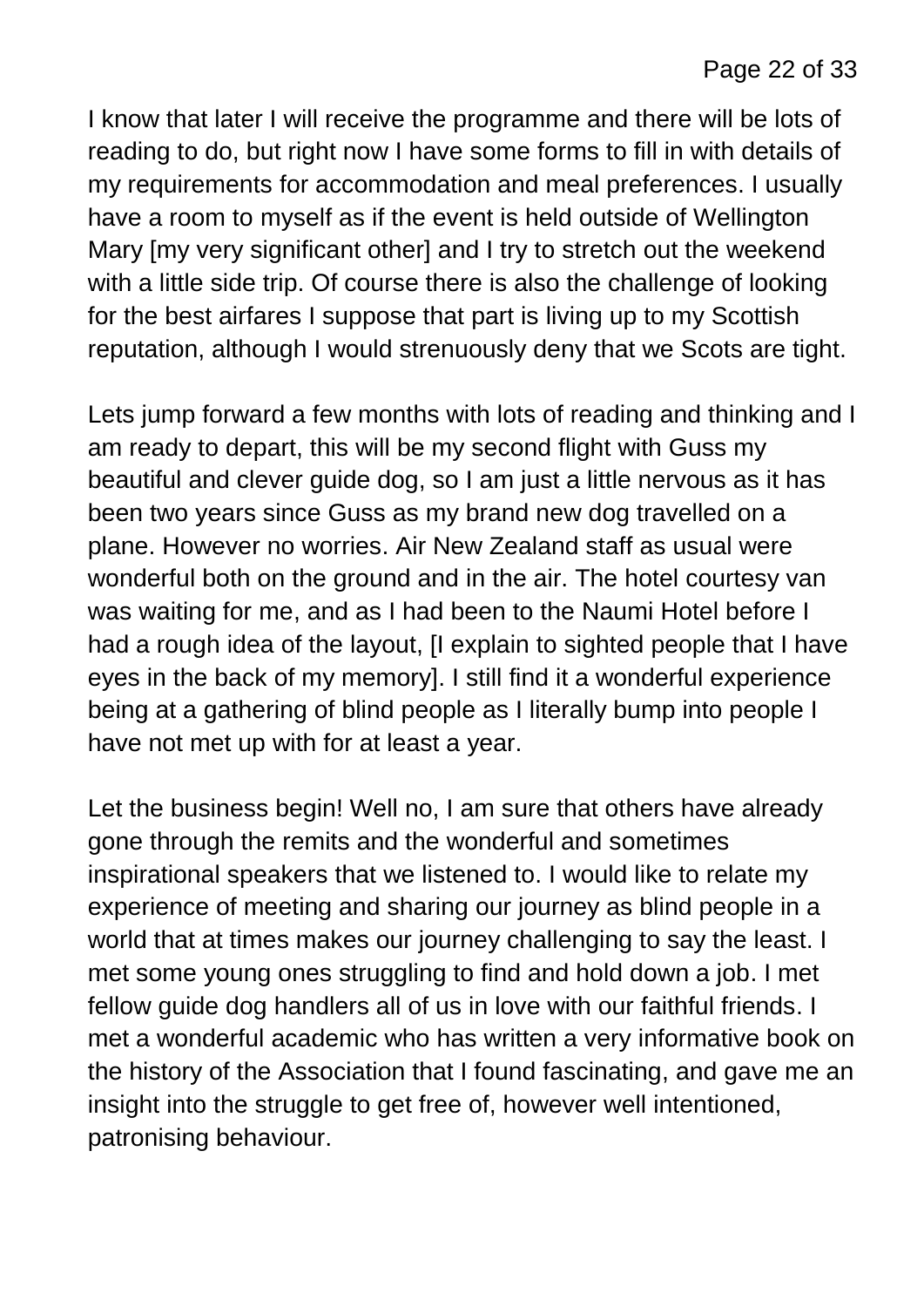Greg Newbold the author, is bringing his work up to date this year, to recognize the Association's 75<sup>th</sup> anniversary. I am very interested in this time as it coincides with a time for me of being a bit more involved in the activities of the Foundation, both as a volunteer and as a recipient of services. Needless to say, I think the frontline staff that I have encountered, are pretty wonderful people. However it is pretty well known that I have had my struggles with centralised management and the Conference is a wonderful place for expressing our views. By the way, this expressing of concern is about actions taken and not the person.

I am very sorry as I now have rambled on. So to wrap this up I think our Conference is very special for meeting new people, making new and meeting old friends, challenging ourselves as blind people to be out in the real world and stating our claim as a member-led organization to have our views heard and taken account of.

So if you have never been to Conference please think seriously about coming in this anniversary year.

# **2020 General Election and Referendums From the Electoral Commission**

The 2020 General Election will be held on Saturday 19 September 2020. Referendums will also be held on whether the recreational use of cannabis should become legal and whether the End of Life Choice Act 2019 should come into force.

Those living with a disability, or caring for someone who does, should not miss out on having a say on who runs the country. It's your right to have a say on who makes local and national decisions that affect your lives. Everyone's voice is important, but only those who are correctly enrolled can vote.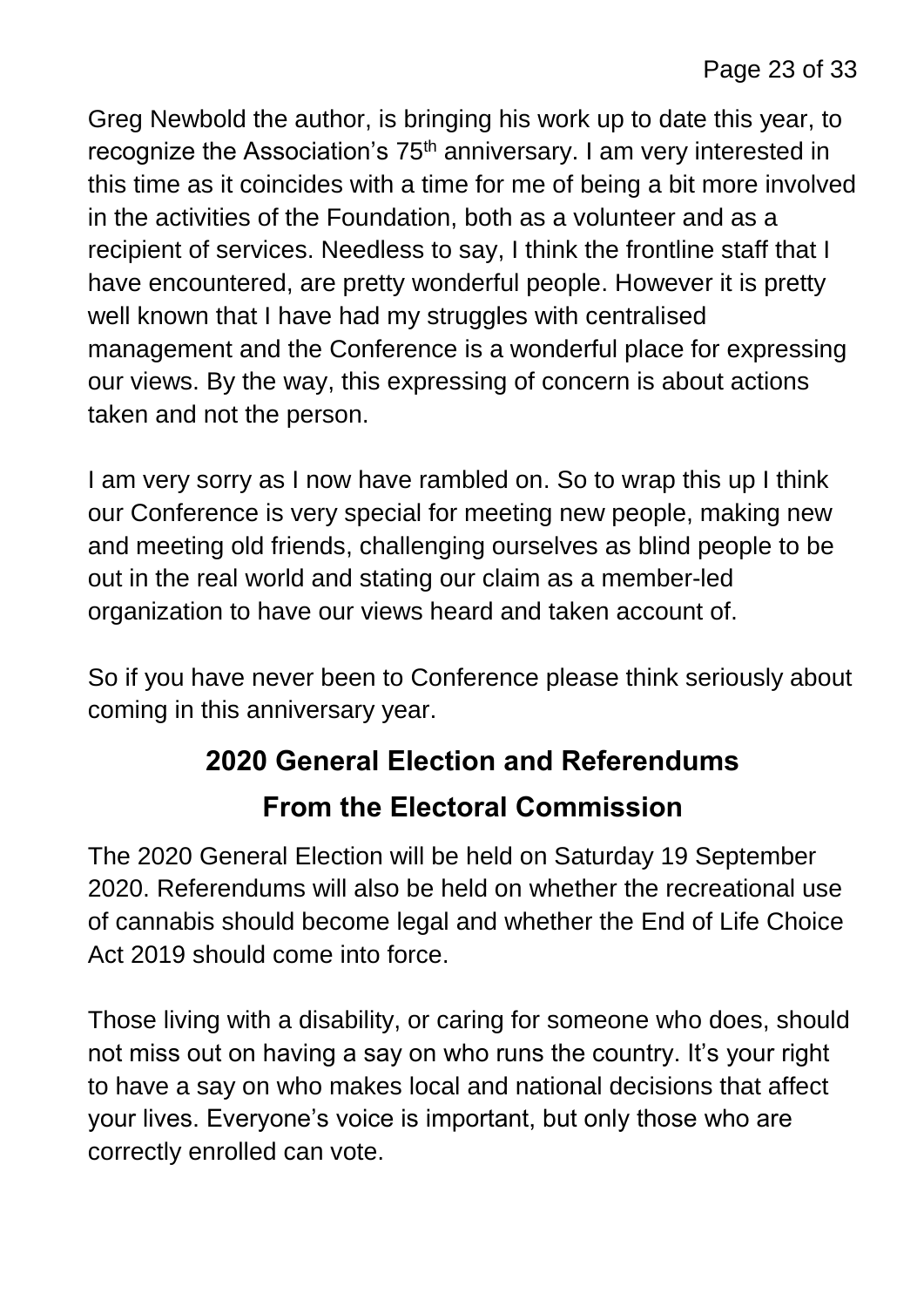Make sure you are enrolled to vote so you can have your say in the 2020 General Election and referendums. If you're not on the electoral roll or if you need to update your details, do it now! It's easy. Go online at www.vote.nz, call 0800 36 76 56, text your name and address to 3676, or pick up an enrolment form from any Citizens Advice Bureau. Forms are also available from most public libraries.

If you need help to vote, you can get help from a friend, family member or an electoral official at a voting place. That person can go behind the voting screen with you and can read out the words and information on the voting paper. They can also mark the voting paper for you according to your instructions. But they can't tell you who you should vote for.

Anyone who is enrolled to vote and is blind, partially blind or has another physical disability that prevents them from marking their ballot paper without assistance can choose to use the telephone dictation service to cast a secret vote.

If you want to vote using the telephone dictation service in this year's General Election and referendums you will have to register, even if you used the service at previous elections.

You can register to use the dictation voting service from Monday 17 August and you will be able to vote by dictation voting from Wednesday 2 September.

More information about telephone dictation voting will be available closer to the election.

If you know someone who needs assistance to enrol, or you have any questions about enrolling or voting for the disabled, visit www.vote.nz or get in touch with us on 0800 36 76 56.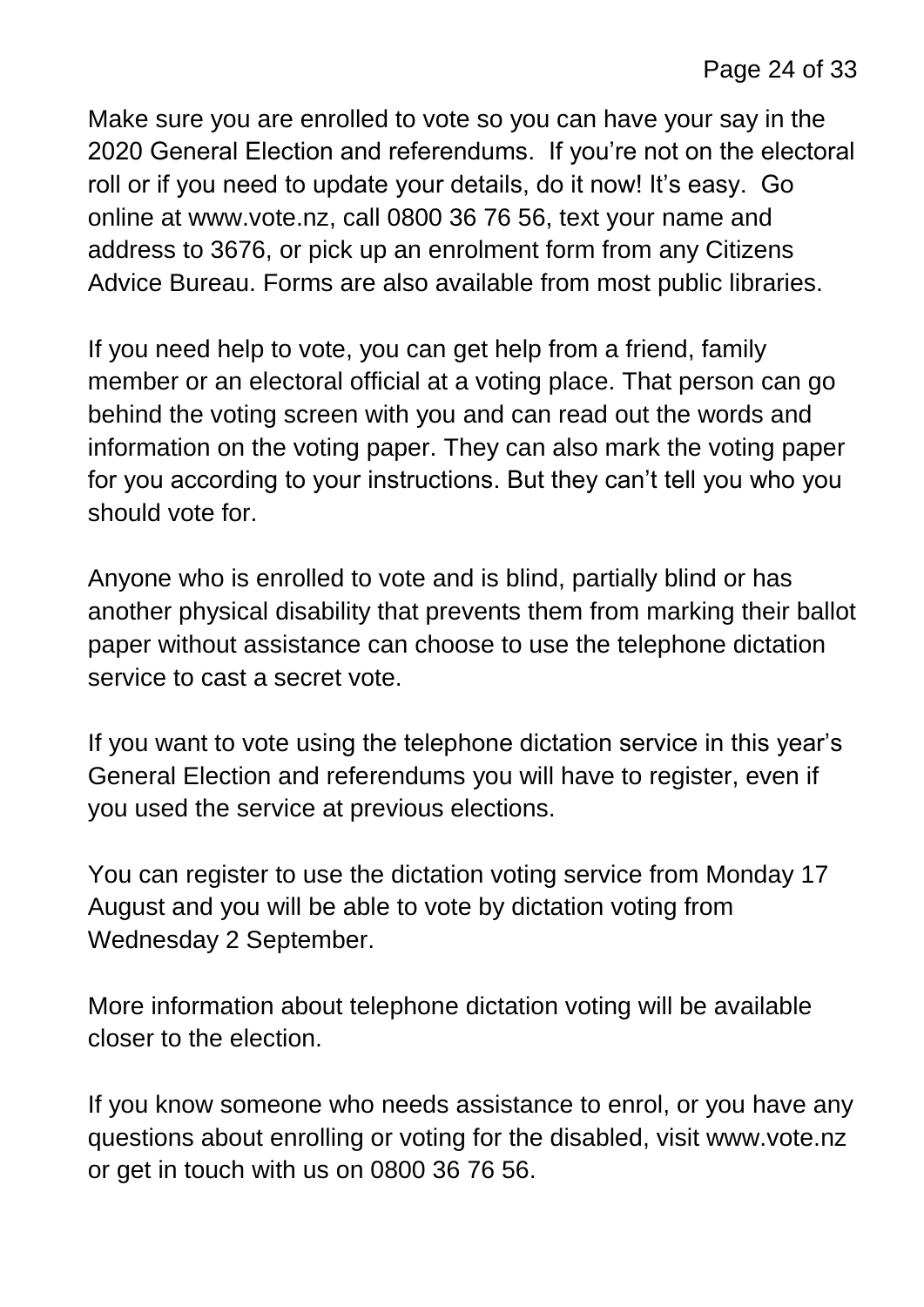# **Blind Citizens NZ 2020 Scheduled Election Rose Wilkinson, Returning Officer**

The election of positions and procedure will happen as set out in the new Constitution, adopted in October 2019. In 2020, there will be an election of two Member-at-Large positions, each of whom will serve a three-year term. Please note that the terms of office of three Memberat-Large positions concludes at the end of this year's Annual General Meeting (and Conference). In alphabetical order, individuals holding whose terms conclude are Dave Allen, Andrea Courtney, and Carl Halliburton. The World Blind Union Representative position also concludes at the end of this year's Annual General Meeting. As set out in the Constitution, the Board is responsible for the appointment of this position i.e. it is not an elected position. The Board will publicise the process for this position in June.

Rule 10 Elections, clause 10.1, directs Blind Citizens NZ in its election procedures.

In publicising the 2020 scheduled Member-at-Large election procedure, and the call for nominations, please be aware:

- people currently in these positions are eligible for re-election;
- the term of office for each of the two positions is three years;
- successful candidates will commence their term immediately following the conclusion of this year's Annual General Meeting (and Conference);
- the election for both positions happens at the same time, by a ballot of all eligible Ordinary (voting) Members;
- **nomination forms and / or email nomination procedures are** available upon request from National Office.

Anyone standing for election is encouraged to take the time to ask for, and become familiar with the duties and responsibilities of Board Members. Additionally, the skills, experience and knowledge needed.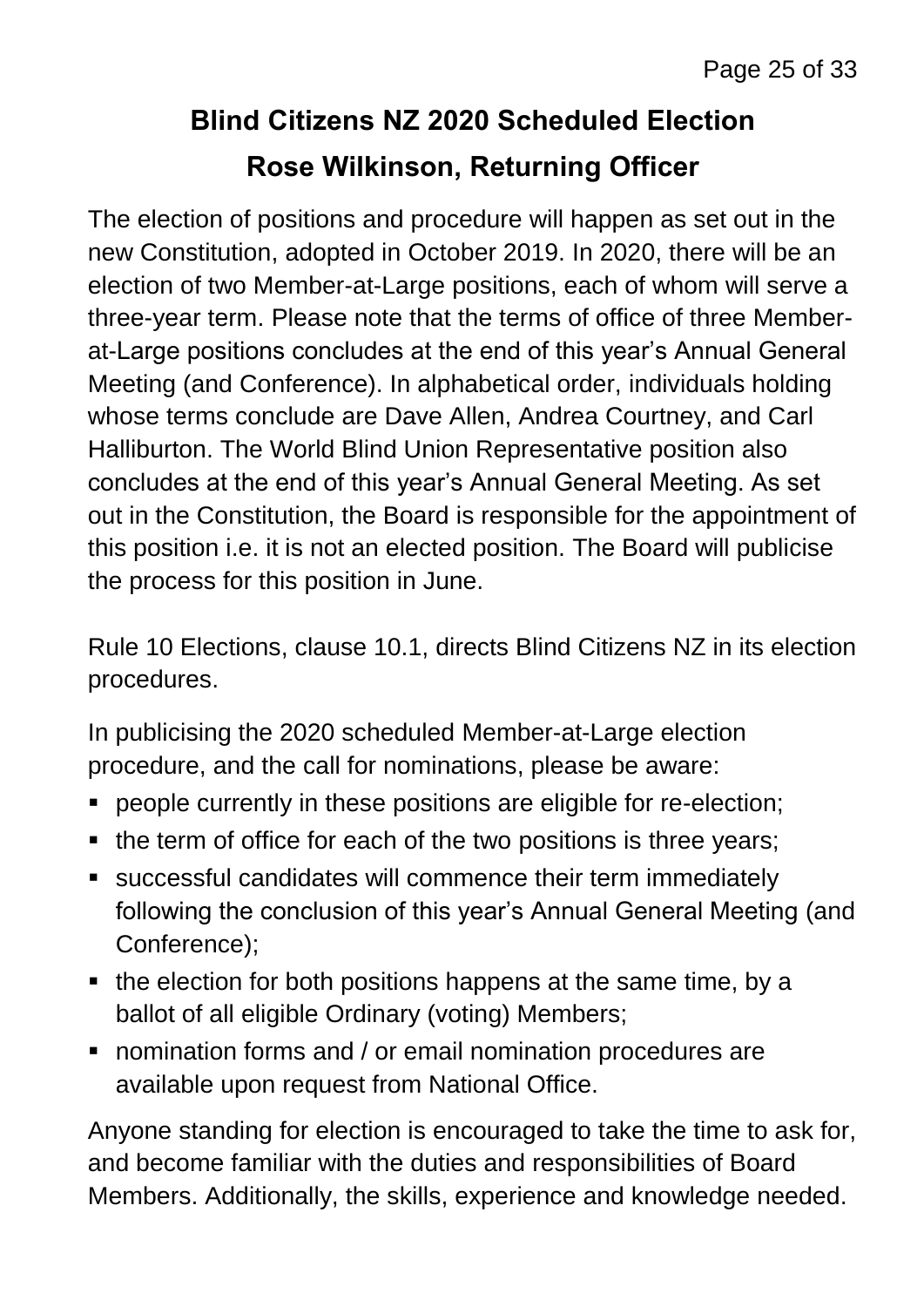Contact details for Blind Citizens NZ's National Office and our website (where information can be found also), are located at the end of this Focus issue.

Here now, are the details about timelines and the procedure for the election of all positions.

#### **To be eligible for nomination for any position,** you must:

- **a)** live in New Zealand; and
- **b)** have been a financial Ordinary Member of Blind Citizens NZ for at least 24 months of the past five years, up to August 2020. If you are uncertain whether you meet the criteria, please contact our National Office to find out.

**What you need to do for your nomination:** you need two people to support you. One will move and the other will second your nomination. There are two ways you can complete and submit your nomination i.e. by paper, or email. If using the paper form, signatures of each of all three members involved in the nomination are required. Email procedures similarly require the same people to confirm their respective role in the nomination process. If you choose the email procedure, you are required to contact the Returning Officer prior to commencing this process. This is important, as there are instructions unique to the email procedure that must be followed i.e. the email process mirrors as closely as possible, requirements for the paperbased option.

Ordinary Members, financial as at 20 August 2020, are eligible to stand for election to these two positions.

Nominations close at 4pm Thursday 20 August 2020. They must be received and in the hands of the Returning Officer by this date / time. Candidates must provide their CV at the same time as they send their nomination to the Returning Officer. Send nominations and CVs to the Returning Officer at one of the following: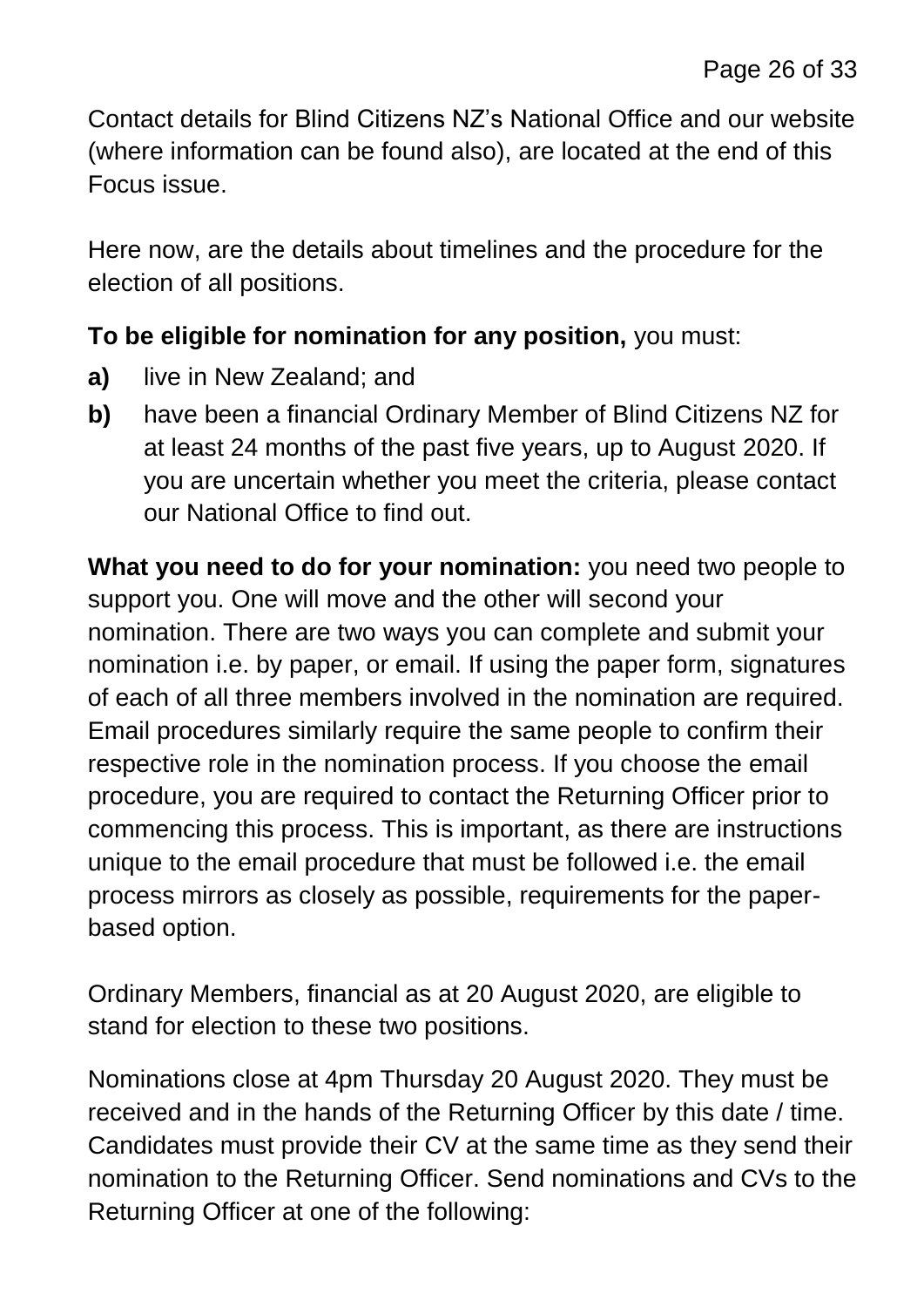- **Post**: Blind Citizens NZ, PO Box 7144, Newtown, Wellington 6242;
- **Fax**: 04-389-0030;
- **Email**: [election@abcnz.org.nz](mailto:election@abcnz.org.nz)

**Once nominations close:** If the maximum number of nominations for the two positions is received, no election will be needed. Candidates will be declared elected unopposed. However, if nominations exceed the number of positions being elected, an election will then be held.

**Ordinary Members have a say:** Ballot material (names of people standing for election, information they have provided about themselves, and voting information), will be sent to all Ordinary Members recorded as financial on the member database at National Office as at **4pm, Thursday 20 August 2020**. No later than **Thursday 10 September 2020**, ballot material will be distributed in the voting member's preferred format.

**When does voting close:** Completed ballots (votes cast by voting members) must be received at National Office no later than **4.00 pm, Tuesday 29 September 2020**. Vote counting will take place no later than Tuesday 6 October 2020.

**Candidate information**: Blind Citizens NZ has several options available for members to participate in our election process. Election (ballot) material about candidates standing for election is available in large print, audio (CD), braille, by email, and via our National Feedback Line on the Telephone Information Service (TIS). If you are in any doubt about whether your preferred communication option for Blind Citizens NZ elections is correct on our records, please contact our National Office to check.

**Time to consider your preferred voting option**: When voting in Blind Citizens NZ elections, you can choose one of three options. It is important to remember that the way you vote, can be different from the way you choose to receive your election (ballot) material.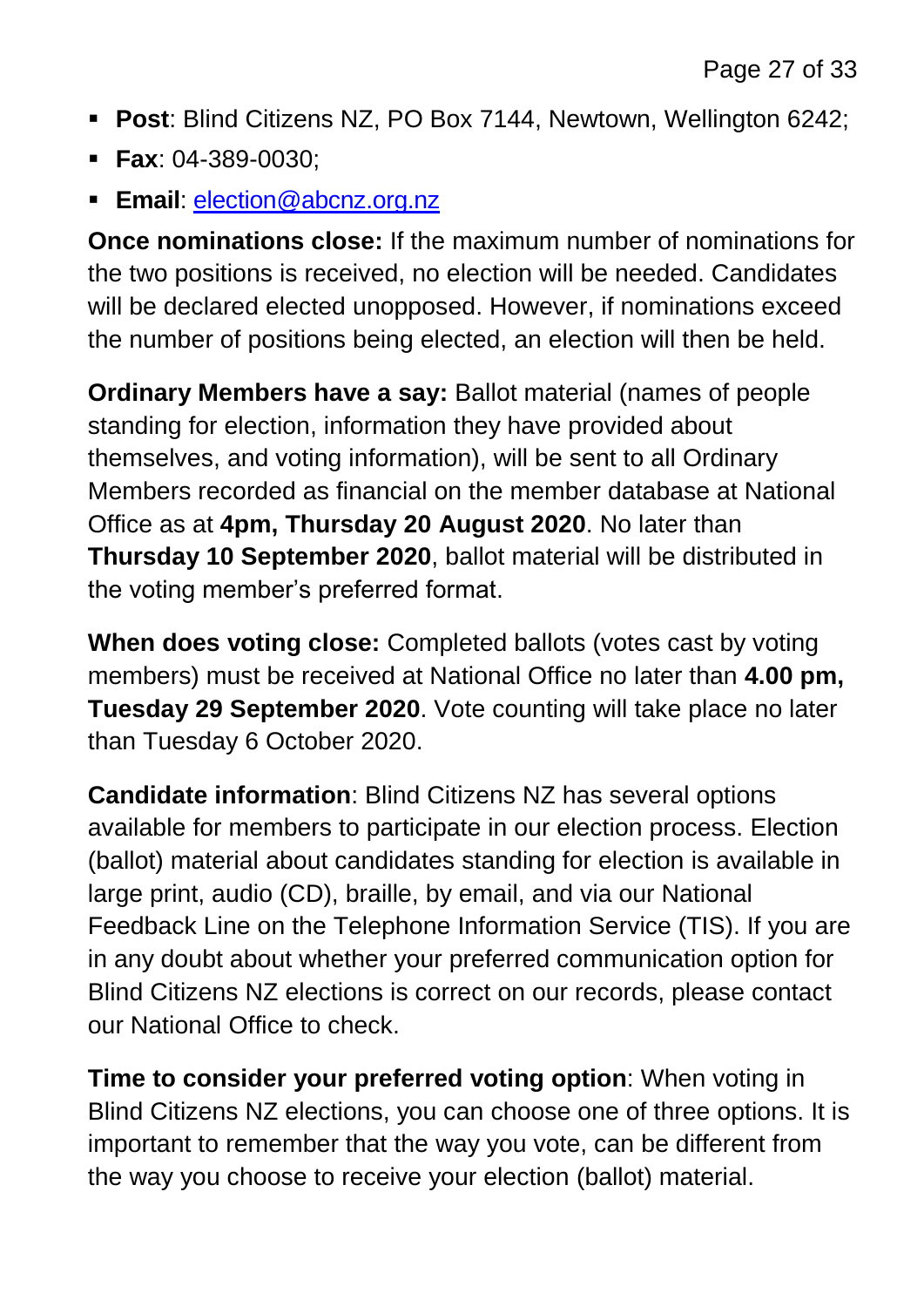You can cast your vote using the large print form, the braille-card option, or TIS. For many reasons, we encourage you to try TIS as this offers a truly independent and empowering voting experience. TIS means you can independently do all the things you need to do in an election – you hear about the candidates standing for election, and you cast your vote. Casting your vote by TIS, means you can be certain it will be received by the due date and time. The postal vote option offers less certainty around your vote arriving by the close of voting. If you would like to know more about using TIS, and / or casting your vote using this option, please contact our National Office.

# **Norfolk Island Paradise By Allan Jones**

As I write this contribution, I am hearing the 8 am "pips" from Radio NZ. The voices of Corin Dann and Susie Ferguson are faded down, and I hear on this particular morning, the dulcet tones of Spider Web. I am sure he wasn't christened Spider but in all of his different personas, that is what he is known by. Spider is a well-known radio announcer - he and his wife run a coffee shop. He is a "Lion" and is to be seen at the local Sunday market selling chocolate, which he and his wife make. Today there is no mournful or joyous music to lead off. So no one has died or been born in the last 24 hours. Norfolk Island time is 7 am, and in time it is 6 am, Brisbane 5 am and in Perth it is 3 am. These time zones matter, especially if you are listening to different radio or TV stations.

I listen to Radio Norfolk to hear the local news and to get the weather report although I don't know why I bother with the weather report. It hovers around the 25 degree mark on most days.

I have now visited Norfolk Island about a dozen times. Of these, nine times on my own, and three times with other people. I have two cousins living in Norfolk Island.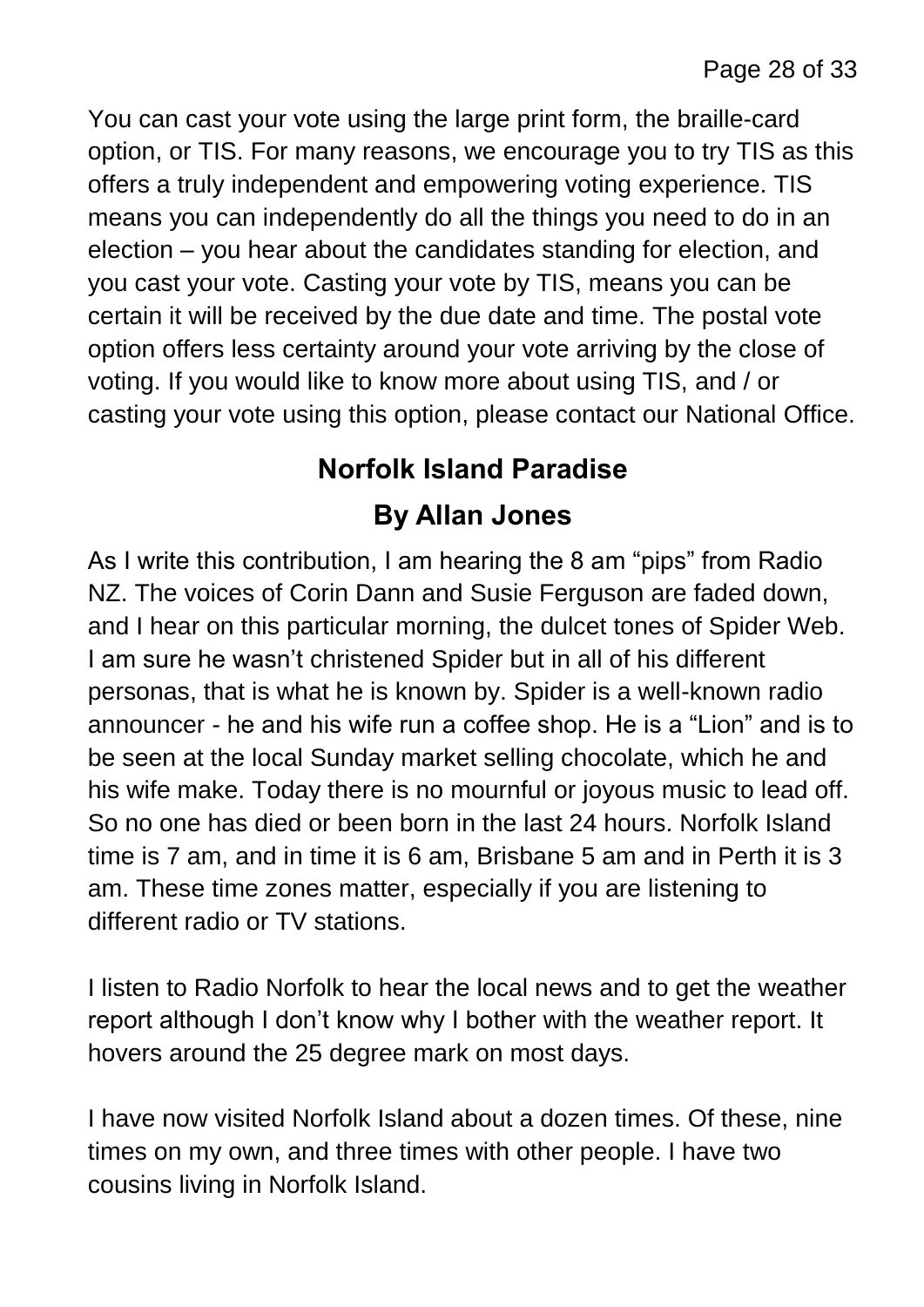I write this contribution for Focus, because I believe that the "village" of Norfolk, even though there may be a few challenges, is a reasonably friendly place to go. People say the island is for "newly Weds", or the "nearly Deads". Well for me, I guess I perhaps I am in the latter category…

Norfolk Island is right out in the Tasman Sea. It is level with Brisbane but slightly closer to New Zealand than Australia. It has a population of 1,800 and can take up to about a thousand tourists a week. The Island is about 7 kilometres in length, and it having been a "convict settlement" has a colourful history.

I want to focus on what I call the "village", which is about three blocks running from the Liquor Bond Store to just past the Return Services League. There is a footpath on both sides of the road with a few traps. On the left side coming from the store, just past the Bowling Green there are inserts for cars to "nose in to". Concrete kerbs border these inserts. The best way to avoid them is to use the buildings as a shoreline on the right-hand side of the road. The footpath is a bit of a dogleg, sometimes twisting out towards the road, and at other times, going towards the buildings. With care and patience, this can be negotiated.

My first decision for the day is to decide where to go for breakfast. I have five options, but today it will be the "Tempo". I am staying at Fletcher Christian Apartments, right next door to the RSL. Tempo would be not more than a five-minute walk

Nearby the tempo is a "commonwealth" bank now the only bank on the island. It does have an "ATM" with speech, although the volume was not too good for my ear buds. A good pair of old-fashioned earphones would have been better and I will be sure to take these on my next trip.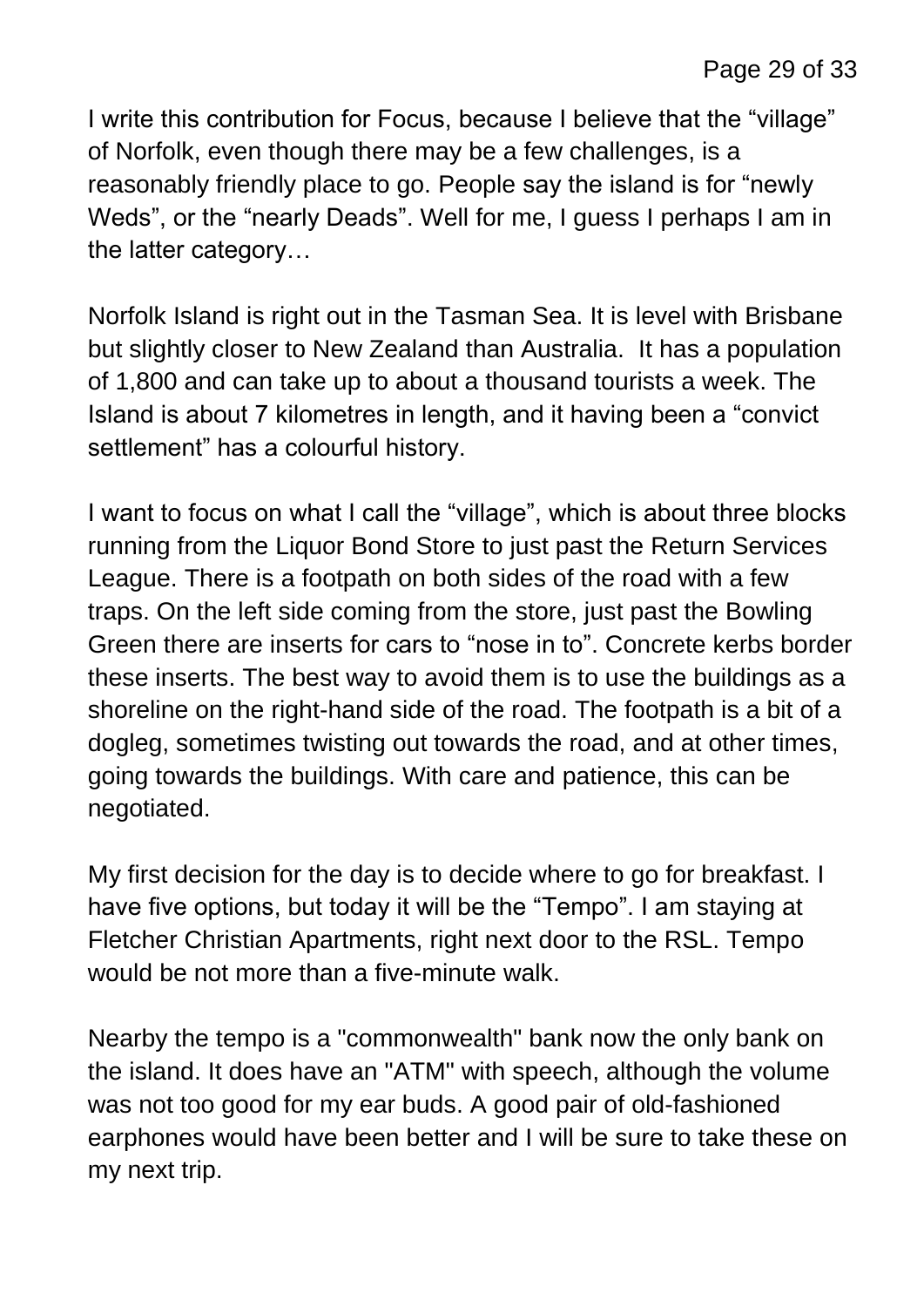Be aware that if you don't have a commonwealth bank account, you will be "stung" about \$7 per withdrawal. Luckily, I didn't need a lot of cash as both EFTPOS and Visa worked for most transactions

There are a multitude of tours you can do. One, which I have done twice, is a trip around the island. I believe you gain a lot of information by doing this. The choices I made for dinner are all in walking distance of where I stay. The RSL serves excellent "trumpeter's fish", the Bowling Green has good hearty meals, the Haitai is open most nights of the week and the Leagues Club serves a decent meal.

I have stayed in three places within the radius of the "village". Fletcher Christian Apartments, the Hibiscus Eloha, and the Castaway Hotel: The Castaway is down quite a long driveway just opposite the RSL.

There is a weekly air service to Norfolk from Auckland. Chatham Island Air are running a return flight every Friday. For my last couple of visits I have flown Wellington to Sydney, had a few days there, and then flown on to Norfolk. Air NZ does this trip from Sydney or Brisbane, five days a week.

Norfolk is extremely "tourist friendly". Tourism is their main industry the locals are friendly and helpful hence I look forward to my "tempo" breakfast with Coleen, Lee, Geoff, and Teddy the latter a very friendly dog, and many others.

#### **Membership Renewal Reminder**

Membership renewals fall due on 1 July annually. With 2020 shaping up to be an eventful, busy year, this reminder may prove useful. If you are uncertain whether you are financial, please check by contacting our National Office (0800 222 694) or your local Branch Treasurer.

There is an option to renew (or join as a new member) online. Here is the link [https://abcnz.org.nz/join/renew-your-blind-citizens-nz](https://abcnz.org.nz/join/renew-your-blind-citizens-nz-membership/)[membership/](https://abcnz.org.nz/join/renew-your-blind-citizens-nz-membership/)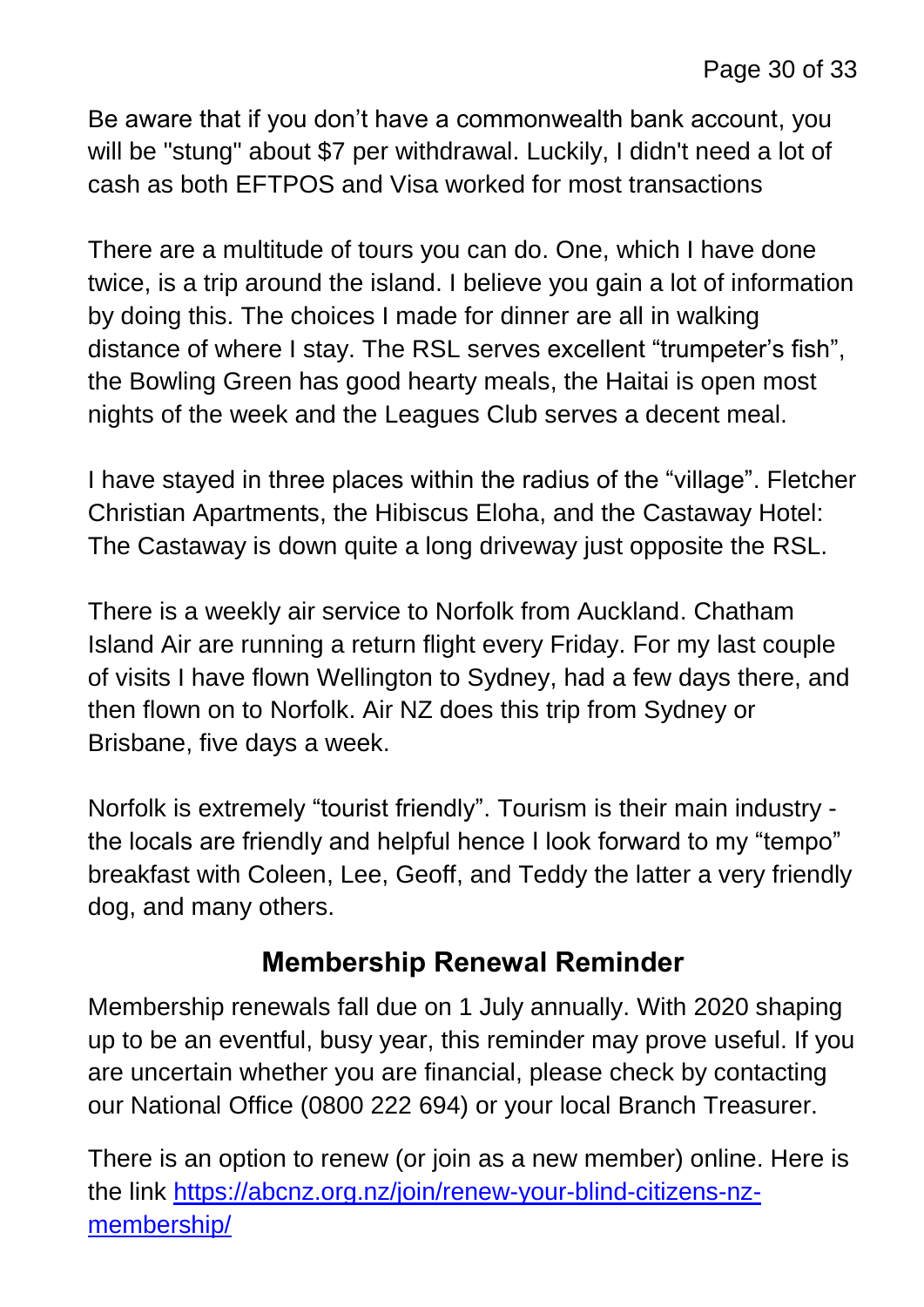#### **Branch and Network Contacts**

#### **Branches**

**Auckland**: Ms Mary Schnackenberg - Secretary, 09 520 4242; [mary@lansink.co.nz.](mailto:mary@lansink.co.nz)

**Rotorua**: Mr John Williams - Chair, 07 347 0967.

**Whanganui**: Mr David Couling Chair, 06 343 3117; [glendave1975@gmail.com](mailto:glendave1975@gmail.com)

**Wellington**: Mr Carl Halliburton - Chair, 021 101 0459 preferred (or 04 972 9138); [carl.j.halliburton@gmail.com](mailto:carl.j.halliburton@gmail.com)

**Nelson**: Mr Mike Stevens - Chair, 03 548 1528; [mikestevens@xtra.co.nz](mailto:mikestevens@xtra.co.nz)

**South Canterbury**: Ms Janice Mehrtens - Secretary, 03 689 1089; [janicemehrtens@gmail.com](mailto:janicemehrtens@gmail.com)

**Southland:** Mrs Carolyn Weston - Secretary, 03 216 4616; [cgweston@kinect.co.nz](mailto:cgweston@kinect.co.nz)

#### **Networks**

**Taranaki**: Mr Gary Tanswell - Co-ordinator, 06 758 0001; [garyjohn2@callplus.net.nz](mailto:garyjohn2@callplus.net.nz)

**Christchurch**: Mr Mark Luxon - Co-ordinator, 03 960 4278; [marcoshark999@gmail.com](mailto:marcoshark999@gmail.com)

**Otago:** Ms Raeleen Smith - Co-ordinator, 03 455 8508; [smithraeleen@gmail.com](mailto:smithraeleen@gmail.com)

**All other areas:** 0800 222 694

**Join Blind Citizens NZ's "BlindDiscuss" Email List**: send a blank message to: [blindcitizensnz-blinddiscuss+subscribe@groups.io](mailto:blindcitizensnz-blinddiscuss+subscribe@groups.io)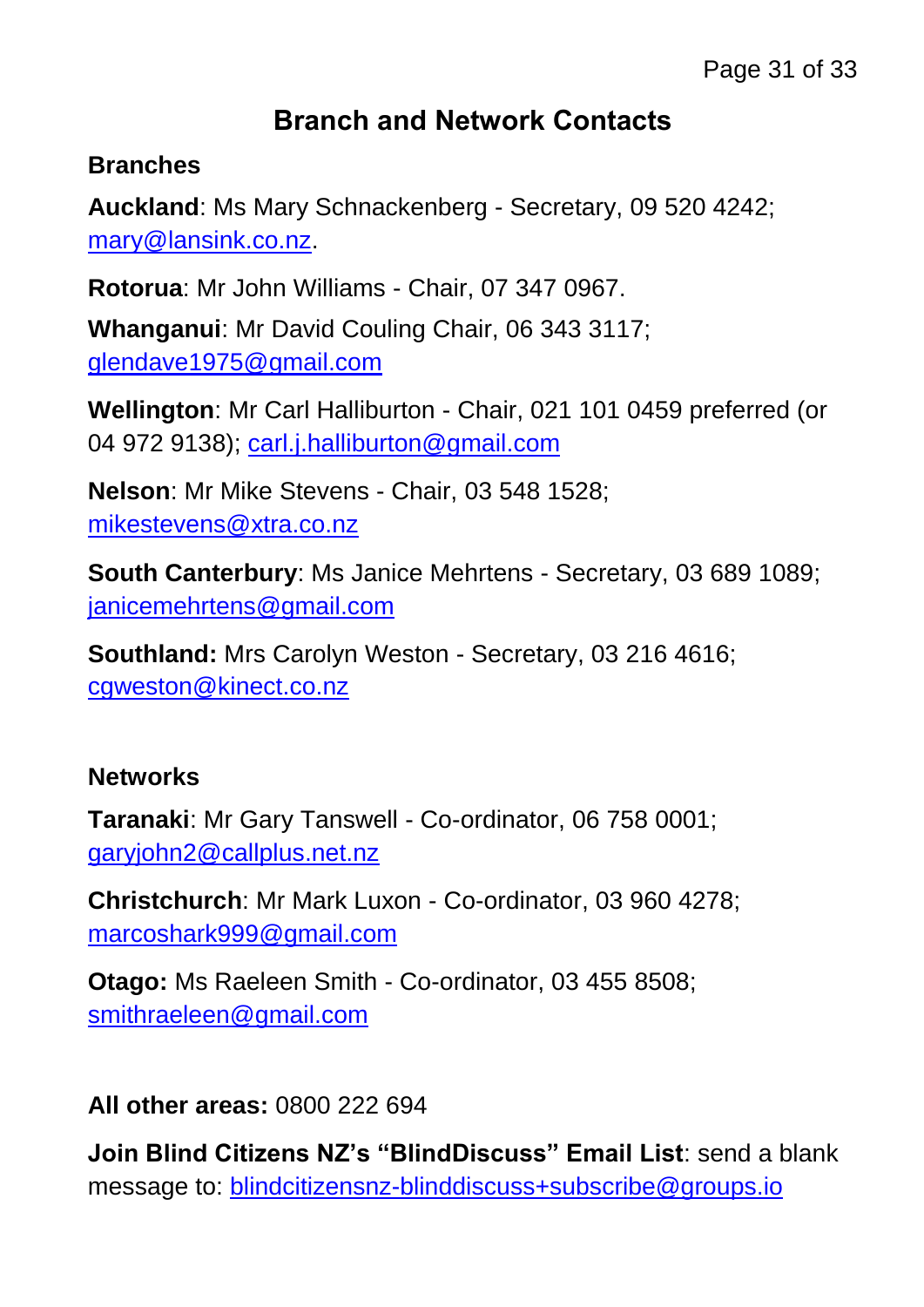### **Blind Citizens NZ – Board and National Office**

#### **Board**

- **National President**: Jonathan Godfrey: [a.j.godfrey@massey.ac.nz](mailto:a.j.godfrey@massey.ac.nz)
- **Vice President:** Martine Abel-Williamson (Member-at-Large): [martine.the1@xtra.co.nz](mailto:martine.the1@xtra.co.nz)
- David (Dave) Allen: [dave.blindsight@gmail.com](mailto:dave.blindsight@gmail.com)
- Wendy Chiang: [wendy.chiang@gmail.com](mailto:wendy.chiang@gmail.com)
- Andrea Courtney (Member-at-Large): [andycoute@gmail.com](mailto:andycoute@gmail.com)
- Christine (Chrissy) Fern: [fernmeek@gmail.com](mailto:fernmeek@gmail.com)
- Carl Halliburton: [carl.j.halliburton@gmail.com](mailto:carl.j.halliburton@gmail.com)
- Shaun Johnson (Member-at-Large): [shaun.zdots@xtra.co.nz](mailto:shaun.zdots@xtra.co.nz%20co.nz)
- Paula Waby (World Blind Union Representative): [paula.waby4@gmail.com](mailto:paula.waby4@gmail.com)

#### **Focus Editor, Allan Jones**

**Email** articles to**:** [focus@abcnz.org.nz](mailto:focus@abcnz.org.nz) **Post**: PO Box 7144, Newtown, Wellington 6242

#### **National Office**

- **Physical**: Ground Floor, 113 Adelaide Road, Newtown, Wellington.
- **Postal**: PO Box 7144, Newtown, Wellington 6242.
- **Phone: 04 389 0033; 0800 222 694.**
- **Fax**: 04 389 0030.
- **Website**: [http://www.blindcitizensnz.org.nz](http://www.blindcitizensnz.org.nz/)
- **Facebook Page**:<https://www.facebook.com/BlindCitizensNZ/>
- **Email**: [admin@abcnz.org.nz](mailto:admin@abcnz.org.nz)
- **Chief Executive, Rose Wilkinson**: [rwilkinson@abcnz.org.nz](mailto:rwilkinson@abcnz.org.nz)